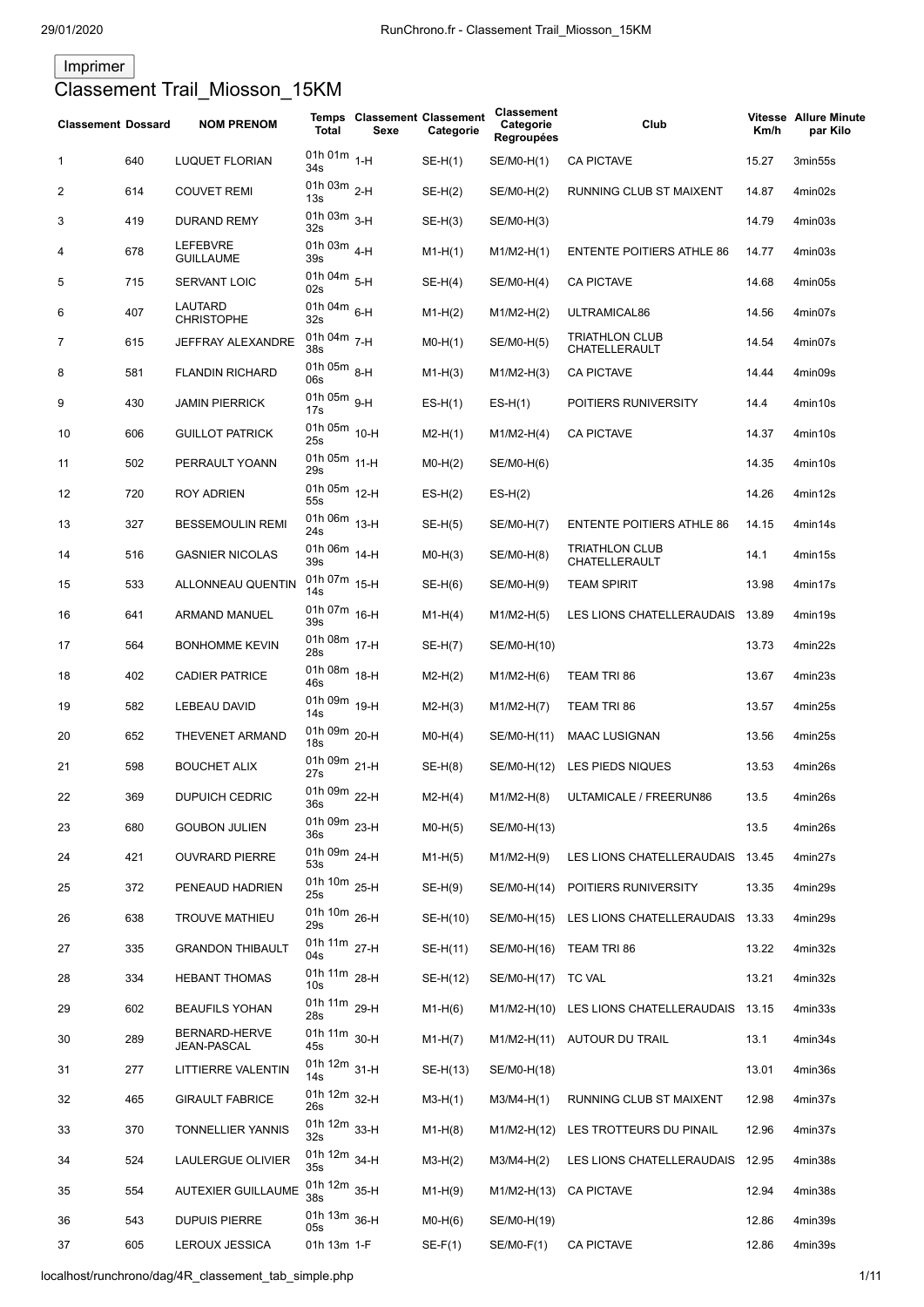|    |     |                                          | 05s                            |            |               |                                             |       |         |
|----|-----|------------------------------------------|--------------------------------|------------|---------------|---------------------------------------------|-------|---------|
| 38 | 328 | <b>BABIN ARNAUD</b>                      | 01h 13m 37-H<br>17s            | $M1-H(10)$ | M1/M2-H(14)   | LES COMPAGNONS DE LA<br><b>CLOUERE</b>      | 12.82 | 4min40s |
| 39 | 566 | PILLET WILLIAM                           | 01h 13m 38-H<br>35s            | $MO-H(7)$  | SE/M0-H(20)   | <b>TRIATHLON CLUB</b><br>CHATELLERAULT      | 12.77 | 4min41s |
| 40 | 576 | RIBARDIERE THIBAULT                      | 01h 13m 39-H<br>47s            | SE-H(14)   | SE/M0-H(21)   | <b>RUN AND PERF</b>                         | 12.74 | 4min42s |
| 41 | 454 | QUILLET ANTHONY                          | 01h 13m 40-H<br>52s            | SE-H(15)   | SE/M0-H(22)   | MONT RUN MONTMORILLON                       | 12.72 | 4min42s |
| 42 | 292 | PERTUS QUENTIN                           | 01h 13m 41-H<br>59s            | SE-H(16)   | SE/M0-H(23)   |                                             | 12.7  | 4min43s |
| 43 | 494 | <b>FRUCHON DAMIEN</b>                    | 01h 14m 42-H<br>04s            | $M1-H(11)$ | $M1/M2-H(15)$ | LES LIONS CHATELLERAUDAIS                   | 12.69 | 4min43s |
| 44 | 531 | <b>ETIENNE CYRIL</b>                     | 01h 14m 43-H<br>08s            | $MO-H(8)$  | SE/M0-H(24)   |                                             | 12.68 | 4min43s |
| 45 | 586 | <b>THORIN DIDIER</b>                     | 01h 14m 44-H<br>13s            | $M3-H(3)$  | $M3/M4-H(3)$  | <b>C.A.C CIVRAY</b>                         | 12.66 | 4min44s |
| 46 | 348 | <b>JAVERNAUD FREDDY</b>                  | 01h 14m 45-H<br>16s            | SE-H(17)   | SE/M0-H(25)   | FOOTING AIRVAUDAIS TRAIL                    | 12.65 | 4min44s |
| 47 | 651 | <b>BRICAULT CHRISTIAN</b>                | 01h 14m 46-H<br>24s            | $M6-H(1)$  | $M5/M6-H(1)$  | LENCLOITRE JOGGING CLUB                     | 12.63 | 4min44s |
| 48 | 309 | QUAIREAU SWANN                           | 01h 14m 47-H<br>31s            | $ES-H(3)$  | $ES-H(3)$     |                                             | 12.61 | 4min45s |
| 49 | 495 | <b>ENNABBAH FARES</b>                    | 01h 14m 48-H<br>40s            | $M1-H(12)$ | M1/M2-H(16)   |                                             | 12.59 | 4min46s |
| 50 | 700 | <b>BOURRY PIERRE</b>                     | 01h 14m <sub>49-H</sub><br>50s | SE-H(18)   | SE/M0-H(26)   |                                             | 12.56 | 4min46s |
| 51 | 383 | <b>GUYONNEAU MICKAEL</b>                 | 01h 15m 50-H<br>09s            | $M2-H(5)$  | M1/M2-H(17)   | AS VOUILLE 86                               | 12.51 | 4min47s |
| 52 | 534 | PETIT GUILLAUME                          | 01h 15m 51-H<br>21s            | $M1-H(13)$ | M1/M2-H(18)   | LES LIONS CHATELLERAUDAIS                   | 12.47 | 4min48s |
| 53 | 365 | <b>SAMSON CECILE</b>                     | 01h 15m $_{2-F}$<br>23s        | $M1-F(1)$  | $M1/M2-F(1)$  | <b>TEAM FOULEES POITIERS</b>                | 12.47 | 4min48s |
| 54 | 523 | <b>BITAUDEAU VINCENT</b>                 | 01h 15m 52-H<br>33s            | $M2-H(6)$  | M1/M2-H(19)   | TCG79                                       | 12.44 | 4min49s |
| 55 | 435 | <b>DRAGO STEPHANE</b>                    | 01h 15m 53-H<br>43s            | $M1-H(14)$ | M1/M2-H(20)   | LES GARS Z ELLES<br><b>FONTENOISES</b>      | 12.41 | 4min50s |
| 56 | 299 | MANOUVRIER PIERRE- 01h 16m 54-H<br>LOUIS | 10s                            | SE-H(19)   | SE/M0-H(27)   |                                             | 12.34 | 4min51s |
| 57 | 434 | <b>HIPEAU THIERRY</b>                    | 01h 17m 55-H<br>06s            | $M3-H(4)$  | $M3/M4-H(4)$  |                                             | 12.19 | 4min55s |
| 58 | 422 | <b>COUSSON SEBASTIEN</b>                 | 01h 17m 56-H<br>07s            | $M2-H(7)$  | M1/M2-H(21)   | AS VOUILLE 86                               | 12.19 | 4min55s |
| 59 | 332 | PEREIRA MENDES<br><b>NICOLAS</b>         | 01h 17m 57-H<br>17s            | $M1-H(15)$ | M1/M2-H(22)   |                                             | 12.16 | 4min56s |
| 60 | 324 | <b>VALENCON PIERRE</b>                   | 01h 17m 58-H<br>25s            | SE-H(20)   |               | SE/M0-H(28) POITIERS RUNIVERSITY            | 12.14 | 4min56s |
| 61 | 462 | <b>CHASSIN THOMAS</b>                    | 01h 17m 59-H<br>28s            | SE-H(21)   | SE/M0-H(29)   |                                             | 12.13 | 4min56s |
| 62 | 633 | <b>BREGEAT OLIVIER</b>                   | 01h 17m 60-H<br>37s            | $M1-H(16)$ |               | M1/M2-H(23) LES LIONS CHATELLERAUDAIS 12.11 |       | 4min57s |
| 63 | 460 | DELETRAZ DAMIEN                          | 01h 17m 61-H<br>39s            | $MO-H(9)$  | SE/M0-H(30)   |                                             | 12.1  | 4min57s |
| 64 | 424 | SOULARD MICHEL                           | 01h 17m 62-H<br>43s            | $M3-H(5)$  | $M3/M4-H(5)$  |                                             | 12.09 | 4min57s |
| 65 | 522 | <b>SCHNEIDER ROMAIN</b>                  | 01h 17m 63-H<br>44s            | $M1-H(17)$ | M1/M2-H(24)   | TEAM TRAIL 86                               | 12.09 | 4min57s |
| 66 | 389 | SURAULT FABIEN                           | 01h 17m 64-H<br>46s            | $M2-H(8)$  |               | M1/M2-H(25) AS VOUILLE 86                   | 12.09 | 4min57s |
| 67 | 376 | <b>MERCIER BENJAMIN</b>                  | 01h 18m 65-H<br>16s            | SE-H(22)   |               | SE/M0-H(31) AS VOUILLE 86                   | 12.01 | 4min59s |
| 68 | 464 | <b>CORDEAU PAUL</b>                      | 01h 18m 66-H<br>18s            | SE-H(23)   | SE/M0-H(32)   |                                             | 12    | 4min59s |
| 69 | 366 | SAMSON DAVID                             | 01h 18m 67-H<br>46s            | $M1-H(18)$ | M1/M2-H(26)   | <b>TEAM FOULEES POITIERS</b>                | 11.93 | 5min01s |
| 70 | 500 | ROBIN YOHANN                             | 01h 18m 68-H<br>52s            | SE-H(24)   | SE/M0-H(33)   | RRP86                                       | 11.92 | 5min02s |
| 71 | 375 | <b>BONNEAU MICHEL</b>                    | 01h 18m 69-H<br>56s            | $M4-H(1)$  | $M3/M4-H(6)$  | AS VOUILLE 86                               | 11.91 | 5min02s |
| 72 | 706 | <b>BROQUEREAU</b><br>PIERRE-LOUIS        | 01h 19m 70-H<br>09s            | $ES-H(4)$  | $ES-H(4)$     |                                             | 11.87 | 5min03s |
| 73 | 548 | <b>COMTE JEROME</b>                      | 01h 19m 71-H<br>27s            | $M1-H(19)$ | M1/M2-H(27)   | <b>VELO SAUVAGE POITEVIN</b>                | 11.83 | 5min04s |
| 74 | 643 | <b>MARTIN GILLES</b>                     | 01h 19m 72-H<br>32s            | $M4-H(2)$  | $M3/M4-H(7)$  | <b>CA PICTAVE</b>                           | 11.82 | 5min04s |
| 75 | 549 | <b>CHARMES JULIEN</b>                    | 01h 19m 73-H<br>45s            | $M1-H(20)$ | M1/M2-H(28)   | LES MESCHAR                                 | 11.78 | 5min05s |
| 76 | 547 | LEDUC FREDDY                             | 01h 19m 74-H<br>50s            | $M3-H(6)$  | $M3/M4-H(8)$  | CLUB ATHLETIQUE CAEN                        | 11.77 | 5min05s |
| 77 | 637 | <b>MINEAUD MARC</b>                      | 01h 19m 75-H                   | $MO-H(10)$ | SE/M0-H(34)   |                                             | 11.76 | 5min06s |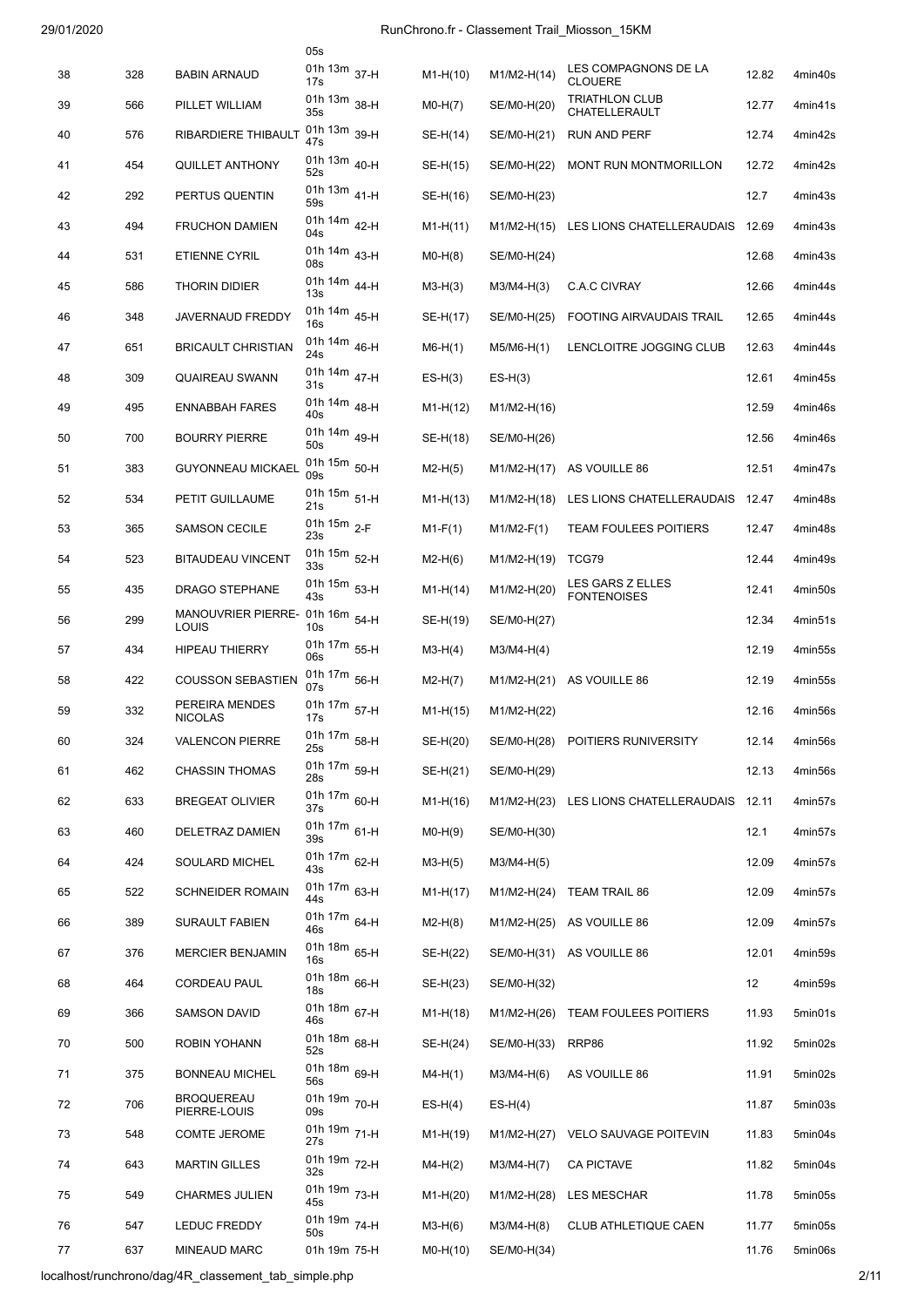|     |     |                                         | 56s                             |            |                        |                                             |       |         |
|-----|-----|-----------------------------------------|---------------------------------|------------|------------------------|---------------------------------------------|-------|---------|
| 78  | 569 | <b>SERVANT JASMIN</b>                   | 01h 19m 76-H<br>57s             | SE-H(25)   | SE/M0-H(35)            |                                             | 11.76 | 5min06s |
| 79  | 456 | <b>CHANSIGAUD PIERRE</b>                | 01h 20m 77-H<br>08s             | $M1-H(21)$ | M1/M2-H(29)            | <b>ENTENTE POITIERS ATHLE 86</b>            | 11.73 | 5min06s |
| 80  | 300 | <b>FEINBERG LAURINE</b>                 | 01h $20m$ <sub>3-F</sub><br>08s | $M1-F(2)$  | $M1/M2-F(2)$           | PUC HORS STADE                              | 11.73 | 5min06s |
| 81  | 481 | <b>JAMET LUDOVIC</b>                    | 01h 20m 78-H<br>13s             | $M1-H(22)$ | M1/M2-H(30)            | CDC 86                                      | 11.72 | 5min07s |
| 82  | 535 | <b>ALICOT JEAN</b><br><b>BAPTISTE</b>   | 01h 20m 79-H<br>17s             | $M1-H(23)$ | M1/M2-H(31)            | <b>LES VAGABONS</b>                         | 11.71 | 5min07s |
| 83  | 452 | <b>MAILLARD BERTRAND</b>                | 01h 20m 80-H<br>21s             | $M2-H(9)$  | M1/M2-H(32)            | STADE POITEVIN TRIATHLON                    | 11.7  | 5min07s |
| 84  | 557 | <b>MANDIN JEROME</b>                    | 01h 20m 81-H<br>29s             | $M1-H(24)$ | M1/M2-H(33)            | <b>CA PICTAVE</b>                           | 11.68 | 5min08s |
| 85  | 326 | <b>AUDOUIN STEPHANE</b>                 | 01h 20m 82-H<br>47s             | $M3-H(7)$  | M3/M4-H(9)             | RUNNING CLUB ST MAIXENT                     | 11.63 | 5min09s |
| 86  | 682 | <b>FILLATRE DAVID</b>                   | 01h 21m 83-H<br>01s             | $M2-H(10)$ | M1/M2-H(34)            | <b>TEAM TRAIL 86</b>                        | 11.6  | 5min10s |
| 87  | 425 | <b>AUBOYER LAURENT</b>                  | 01h 21m 84-H<br>01s             | $M2-H(11)$ | M1/M2-H(35)            | LES COMPAGNONS DE LA<br><b>CLOUERE</b>      | 11.6  | 5min10s |
| 88  | 303 | <b>GASTARD LUDOVIC</b>                  | 01h 21m 85-H<br>08s             | $MO-H(11)$ | SE/M0-H(36)            | LES GARS Z ELLES<br><b>FONTENOISES</b>      | 11.58 | 5min10s |
| 89  | 661 | MAGAUD SAMUEL                           | 01h 21m 86-H<br>12s             | $M2-H(12)$ | M1/M2-H(36)            | AS CIGOGNES SAFRAN                          | 11.57 | 5min11s |
| 90  | 538 | <b>MIMAULT DAMIEN</b>                   | 01h 21m 87-H<br>17s             | $MO-H(12)$ | SE/M0-H(37)            |                                             | 11.56 | 5min11s |
| 91  | 528 | SABATIER PAUL                           | 01h 21m 88-H<br>41s             | $MO-H(13)$ | SE/M0-H(38)            | SPORT NATURE CHAUVIGNY 86 11.51             |       | 5min12s |
| 92  | 679 | <b>VERLHAC MAXIME</b>                   | 01h 21m 89-H<br>48s             | SE-H(26)   | SE/M0-H(39)            |                                             | 11.49 | 5min13s |
| 93  | 344 | <b>DEBIAIS EMMANUEL</b>                 | 01h 21m 90-H<br>54s             | $MO-H(14)$ | SE/M0-H(40)            | PONEY TEAM                                  | 11.48 | 5min13s |
| 94  | 540 | <b>BRUNET BORIS</b>                     | 01h 21m 91-H<br>56s             | $M1-H(25)$ | M1/M2-H(37)            |                                             | 11.47 | 5min13s |
| 95  | 482 | <b>GOMONT SYLVAIN</b>                   | 01h 21m 92-H<br>57s             | $M2-H(13)$ | M1/M2-H(38)            | <b>ENTENTE POITIERS ATHLE 86</b>            | 11.47 | 5min13s |
| 96  | 399 | DELAUNAY DAVY                           | 01h 22m 93-H<br>00s             | $MO-H(15)$ | SE/M0-H(41)            | LES CAVALEURS DU CLAIN                      | 11.46 | 5min14s |
| 97  | 573 | <b>ASTIER SYLVAIN</b>                   | 01h 22m 94-H<br>01s             | $M1-H(26)$ | M1/M2-H(39)            |                                             | 11.46 | 5min14s |
| 98  | 416 | LE MOING ARIANE                         | 01h 22m $_{4-F}$<br>07s         | $M1-F(3)$  | $M1/M2-F(3)$           | <b>CA PICTAVE</b>                           | 11.45 | 5min14s |
| 99  | 427 | <b>GAUTEREAUD DAVID</b>                 | 01h 22m 95-H<br>07s             | $M2-H(14)$ | M1/M2-H(40)            | LES SIR OSENT                               | 11.45 | 5min14s |
| 100 | 459 | <b>GUILLON JEAN-</b><br><b>FRANCOIS</b> | 01h 22m $_{96-H}$<br>11s        | $M3-H(8)$  |                        | M3/M4-H(10) ENTENTE POITIERS ATHLE 86       | 11.44 | 5min14s |
| 101 | 380 | <b>GUERIN MIKAEL</b>                    | 01h 22m 97-H<br>46s             | $M1-H(27)$ |                        | M1/M2-H(41) AS VOUILLE 86                   | 11.36 | 5min17s |
| 102 | 385 | ROUX LUDOVIC                            | 01h 22m 98-H<br>47s             | $M1-H(28)$ |                        | M1/M2-H(42) AS VOUILLE 86                   | 11.35 | 5min17s |
| 103 | 525 | <b>HELIAS STEPHANIE</b>                 | 01h $22m$ <sub>5-F</sub><br>56s | $M1-F(4)$  | $M1/M2-F(4)$           | SMARVES ET CLAIN ATHLE 86                   | 11.33 | 5min17s |
| 104 | 431 | CHOUTEAU JEROME                         | 01h 23m 99-H<br>01s             | $M2-H(15)$ |                        | M1/M2-H(43) LES CAVALEURS DU CLAIN          | 11.32 | 5min17s |
| 105 | 699 | AMAN MAXIME                             | 01h 23m 100-H<br>04s            | $M1-H(29)$ | $M1/M2-H(44)$          |                                             | 11.31 | 5min18s |
| 106 | 579 | DELABAUDINIERE<br><b>BRICE</b>          | 01h 23m 101-H<br>04s            | $MO-H(16)$ |                        | SE/M0-H(42) LES LIONS CHATELLERAUDAIS 11.31 |       | 5min18s |
| 107 | 565 | <b>VAUTROT VICTOR</b>                   | 01h 23m 102-H<br>09s            | SE-H(27)   | SE/M0-H(43)            |                                             | 11.3  | 5min18s |
| 108 | 703 | <b>BARREAU CHARLES</b>                  | 01h 23m 103-H<br>11s            | $M1-H(30)$ | M1/M2-H(45) CA PICTAVE |                                             | 11.3  | 5min18s |
| 109 | 377 | POTET DAVID                             | 01h 23m 104-H<br>13s            | $M2-H(16)$ |                        | M1/M2-H(46) AS VOUILLE 86                   | 11.29 | 5min18s |
| 110 | 688 | <b>DILLOT EMELINE</b>                   | 01h $23m_{6-F}$<br>15s          | $SE-F(2)$  | $SE/M0-F(2)$           | POITIERS RUNIVERSITY                        | 11.29 | 5min18s |
| 111 | 550 | ABAUTRET<br>ANGELIQUE                   | 01h $23m$ $7-F$<br>23s          | $SE-F(3)$  | $SE/M0-F(3)$           | 42KM195 LE BLANC                            | 11.27 | 5min19s |
| 112 | 666 | <b>GENOUVILLE ERIC</b>                  | 01h 23m 105-H<br>28s            | $M3-H(9)$  | M3/M4-H(11)            |                                             | 11.26 | 5min19s |
| 113 | 608 | PERRINE CLENCY                          | 01h 23m 106-H<br>28s            | $M1-H(31)$ | M1/M2-H(47)            | LES CAVALEURS DU CLAIN                      | 11.26 | 5min19s |
| 114 | 439 | <b>MICHAUD LUCIE</b>                    | 01h $23m_{8-F}$<br>33s          | $MO-F(1)$  | $SE/M0-F(4)$           | <b>MAAC LUSIGNAN</b>                        | 11.25 | 5min20s |
| 115 | 340 | LE BARS REGIS                           | 01h 23m 107-H<br>48s            | $M3-H(10)$ | M3/M4-H(12)            |                                             | 11.22 | 5min20s |
| 116 | 697 | <b>BERRARI SONIE</b>                    | 01h $23m$ $9-F$<br>53s          | $M2-F(1)$  | $M1/M2-F(5)$           | ULTRAMICAL86                                | 11.2  | 5min21s |
| 117 | 718 | <b>GOUBAULT PIERRE</b>                  | 01h 23m 108-H                   | $MO-H(17)$ | SE/M0-H(44)            | <b>CROSSFIT POITIERS</b>                    | 11.2  | 5min21s |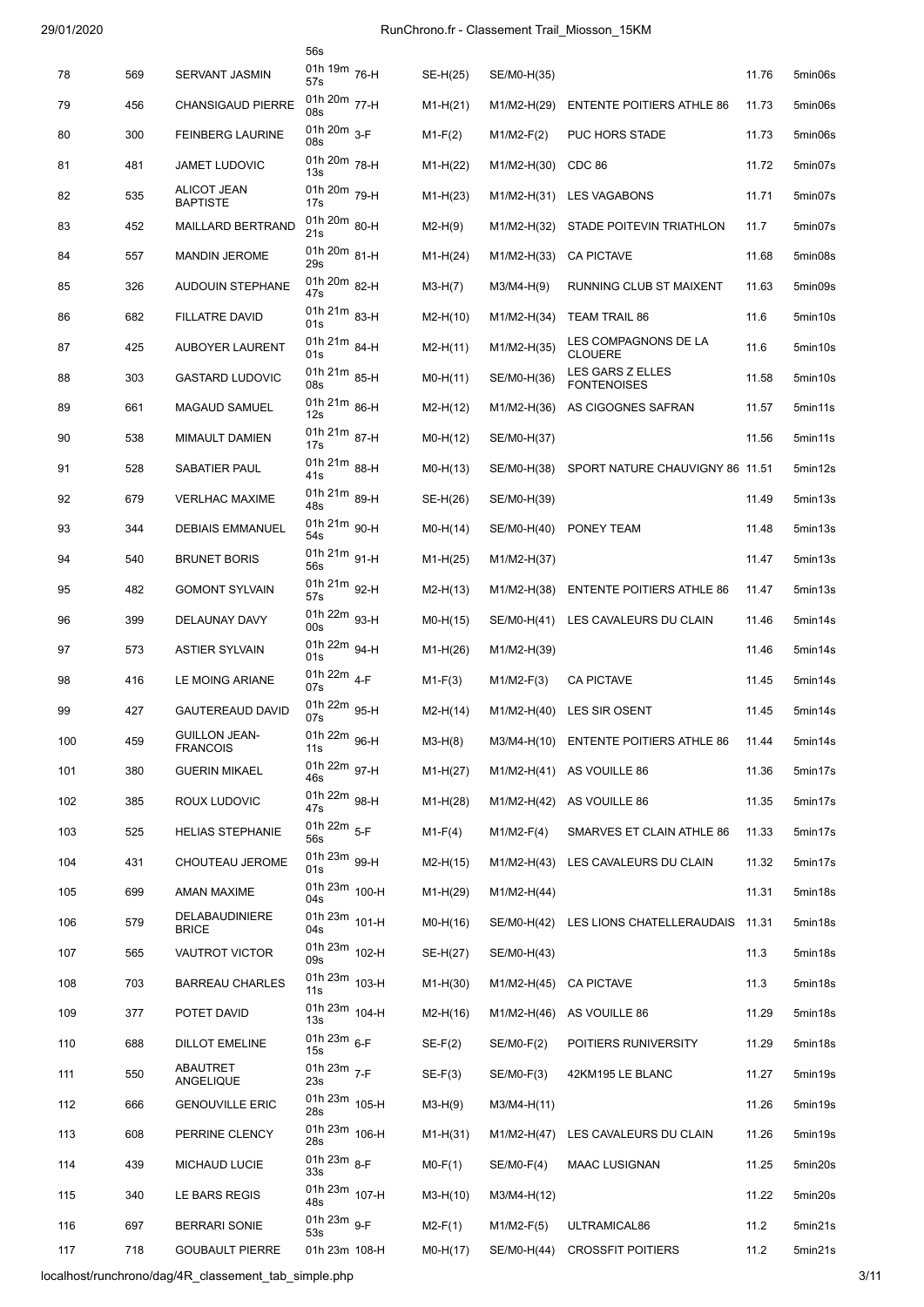|     |     |                                 | 54s                              |            |              |                                                |       |         |
|-----|-----|---------------------------------|----------------------------------|------------|--------------|------------------------------------------------|-------|---------|
| 118 | 390 | <b>TOURNIER REMI</b>            | 01h 24m 109-H<br>07s             | $M2-H(17)$ |              | M1/M2-H(48) AS VOUILLE 86                      | 11.17 | 5min22s |
| 119 | 393 | <b>MACOUIN JULIEN</b>           | 01h 24m 110-H<br>09s             | $M1-H(32)$ | M1/M2-H(49)  | AS VOUILLE 86                                  | 11.17 | 5min22s |
| 120 | 585 | <b>MIMOUN SAM</b>               | 01h 24m 111-H<br>16s             | $M1-H(33)$ | M1/M2-H(50)  | <b>CA PICTAVE</b>                              | 11.15 | 5min22s |
| 121 | 578 | FICHET STEPHANE                 | 01h 24m 112-H<br>17s             | $M2-H(18)$ | M1/M2-H(51)  | TCG79                                          | 11.15 | 5min22s |
| 122 | 448 | RIGOULET ANTOINE                | 01h 24m 113-H<br>21s             | $MO-H(18)$ | SE/M0-H(45)  |                                                | 11.14 | 5min23s |
| 123 | 351 | <b>BERTAUD MATTHIEU</b>         | 01h 24m 114-H<br>22s             | SE-H(28)   | SE/M0-H(46)  | <b>RUN EVENT 86</b>                            | 11.14 | 5min23s |
| 124 | 362 | DAVID BENJAMIN                  | 01h 24m 115-H<br>22s             | SE-H(29)   | SE/M0-H(47)  | RUN EVENT 86                                   | 11.14 | 5min23s |
| 125 | 398 | <b>CORMEAU NICOLAS</b>          | 01h 24m 116-H<br>29s             | $MO-H(19)$ | SE/M0-H(48)  |                                                | 11.12 | 5min23s |
| 126 | 420 | <b>AMOSSE ROMAIN</b>            | 01h 24m 117-H<br>39s             | $MO-H(20)$ | SE/M0-H(49)  | ASSOCIATION SPORTIVE DE LA<br>POLICE POITEVINE | 11.1  | 5min24s |
| 127 | 705 | NIVAULT CAROLINE                | 01h 24m 10-F<br>41s              | $M3-F(1)$  | $M3/M4-F(1)$ | STADE NIORTAIS                                 | 11.1  | 5min24s |
| 128 | 658 | QUENET CYRILLE                  | 01h 24m 118-H<br>50s             | $MO-H(21)$ | SE/M0-H(50)  |                                                | 11.08 | 5min24s |
| 129 | 342 | DEVANNE NICOLAS                 | 01h 24m 119-H<br>51s             | SE-H(30)   | SE/M0-H(51)  |                                                | 11.08 | 5min25s |
| 130 | 707 | REDONNET THIBAUD                | 01h 24m 120-H<br>55s             | SE-H(31)   | SE/M0-H(52)  |                                                | 11.07 | 5min25s |
| 131 | 639 | <b>BESSIERE TRISTAN</b>         | 01h 25m 121-H<br>00s             | $M3-H(11)$ | M3/M4-H(13)  | LES LIONS CHATELLERAUDAIS                      | 11.06 | 5min25s |
| 132 | 341 | SAINT-MARTIN BRICE              | 01h 25m 122-H<br>01s             | $MO-H(22)$ | SE/M0-H(53)  | ULTRAMICAL86                                   | 11.05 | 5min25s |
| 133 | 501 | <b>QUERRIOUX MELANIE</b>        | 01h 25m 11-F<br>03s              | $M2-F(2)$  | $M1/M2-F(6)$ | ULTRAMICAL86                                   | 11.05 | 5min25s |
| 134 | 319 | SIRE LOIC                       | 01h 25m 123-H<br>07s             | $M1-H(34)$ | M1/M2-H(52)  | TEAM DU RABAULT                                | 11.04 | 5min26s |
| 135 | 479 | <b>MARCHAIS WILLY</b>           | 01h 25m 124-H<br>15s             | $M1-H(35)$ | M1/M2-H(53)  | AS BANQUE DE FRANCE                            | 11.02 | 5min26s |
| 136 | 381 | <b>BROSSARD VIRGINIE</b>        | 01h 25m 12-F<br>21s              | $MO-F(2)$  | SE/M0-F(5)   | AS VOUILLE 86                                  | 11.01 | 5min26s |
| 137 | 496 | <b>WALLET YANNICK</b>           | 01h 25m 125-H<br>29s             | $M2-H(19)$ | M1/M2-H(54)  | LES GALOPINS BAILLARGEOIS                      | 10.99 | 5min27s |
| 138 | 662 | <b>ABRAHAM JEROME</b>           | 01h 25m 126-H<br>34 <sub>s</sub> | $M2-H(20)$ | M1/M2-H(55)  |                                                | 10.98 | 5min27s |
| 139 | 367 | <b>GAULTIER LAURENT</b>         | 01h 25m 127-H<br>41s             | $M1-H(36)$ | M1/M2-H(56)  | LENCLOITRE JOGGING CLUB                        | 10.97 | 5min28s |
| 140 | 692 | <b>MARTIN STEPHANE</b>          | 01h 25m 128-H<br>45s             | $M2-H(21)$ |              | M1/M2-H(57) RUNNING ST MAIXENT                 | 10.96 | 5min28s |
| 141 | 646 | <b>BRUZZO CORINNE</b>           | 01h 25m 13-F<br>45s              | $M2-F(3)$  | $M1/M2-F(7)$ | RUNNING ST MAIXENT                             | 10.96 | 5min28s |
| 142 | 609 | <b>BRAULT MICHAEL</b>           | 01h 25m 129-H<br>48s             | $M2-H(22)$ | M1/M2-H(58)  | LES LIONS CHATELLERAUDAIS                      | 10.95 | 5min28s |
| 143 | 411 | <b>BOULIN AURELIEN</b>          | 01h 26m 130-H<br>03s             | SE-H(32)   | SE/M0-H(54)  | US MIGNE AUXANCES                              | 10.92 | 5min29s |
| 144 | 397 | <b>COMPAIN JOHANN</b>           | 01h 26m 131-H<br>05s             | $M2-H(23)$ | M1/M2-H(59)  | LES CAVALEURS DU CLAIN                         | 10.92 | 5min29s |
| 145 | 301 | LUCCHESE CLAIRE                 | 01h 26m 14-F<br>10 <sub>s</sub>  | $M1-F(5)$  | $M1/M2-F(8)$ | US MIGNE AUXANCES                              | 10.91 | 5min30s |
| 146 | 441 | <b>ANCELIN FREDERIC</b>         | 01h 26m 132-H<br>14s             | $M1-H(37)$ | M1/M2-H(60)  | LES COMPAGNONS DE LA<br><b>CLOUERE</b>         | 10.9  | 5min30s |
| 147 | 572 | <b>COSSARD CYRILLE</b>          | 01h 26m 133-H<br>16 <sub>s</sub> | $M3-H(12)$ | M3/M4-H(14)  | <b>MAAC LUSIGNAN</b>                           | 10.89 | 5min30s |
| 148 | 675 | NOIREAU ANTOINE                 | 01h 26m 134-H<br>22s             | JU-H(1)    | $JU-H(1)$    |                                                | 10.88 | 5min30s |
| 149 | 607 | PASCREAU JEROME                 | 01h 26m 135-H<br>21s             | $M1-H(38)$ |              | M1/M2-H(61) LES LIONS CHATELLERAUDAIS 10.88    |       | 5min30s |
| 150 | 314 | <b>FAGE CHRISTOPHE</b>          | 01h 26m 136-H<br>27s             | $M2-H(24)$ | M1/M2-H(62)  |                                                | 10.87 | 5min31s |
| 151 | 338 | CAILLAUD PAUL                   | 01h 26m 137-H<br>45s             | SE-H(33)   | SE/M0-H(55)  |                                                | 10.83 | 5min32s |
| 152 | 347 | <b>MORISSET SYLVAIN</b>         | 01h 26m 138-H<br>55s             | $M1-H(39)$ | M1/M2-H(63)  | LES RUNNEURS DES VIGNES                        | 10.81 | 5min32s |
| 153 | 333 | LAMBERTON<br><b>CHRISTOPHER</b> | 01h 27m 139-H<br>00s             | SE-H(34)   | SE/M0-H(56)  |                                                | 10.8  | 5min33s |
| 154 | 373 | <b>GIRARD GAETAN</b>            | 01h 27m 140-H<br>01s             | SE-H(35)   | SE/M0-H(57)  |                                                | 10.8  | 5min33s |
| 155 | 325 | MINEAU MAXIME                   | 01h 27m 141-H<br>00s             | SE-H(36)   | SE/M0-H(58)  |                                                | 10.8  | 5min33s |
| 156 | 667 | SKOROPAD LINDA                  | 01h 27m 15-F<br>01s              | $M1-F(6)$  | $M1/M2-F(9)$ | LENCLOITRE JOGGING CLUB                        | 10.8  | 5min33s |
| 157 | 476 | <b>JOULAIN KARL</b>             | 01h 27m 142-H                    | $M3-H(13)$ | M3/M4-H(15)  | LES CAVALEURS DU CLAIN                         | 10.79 | 5min33s |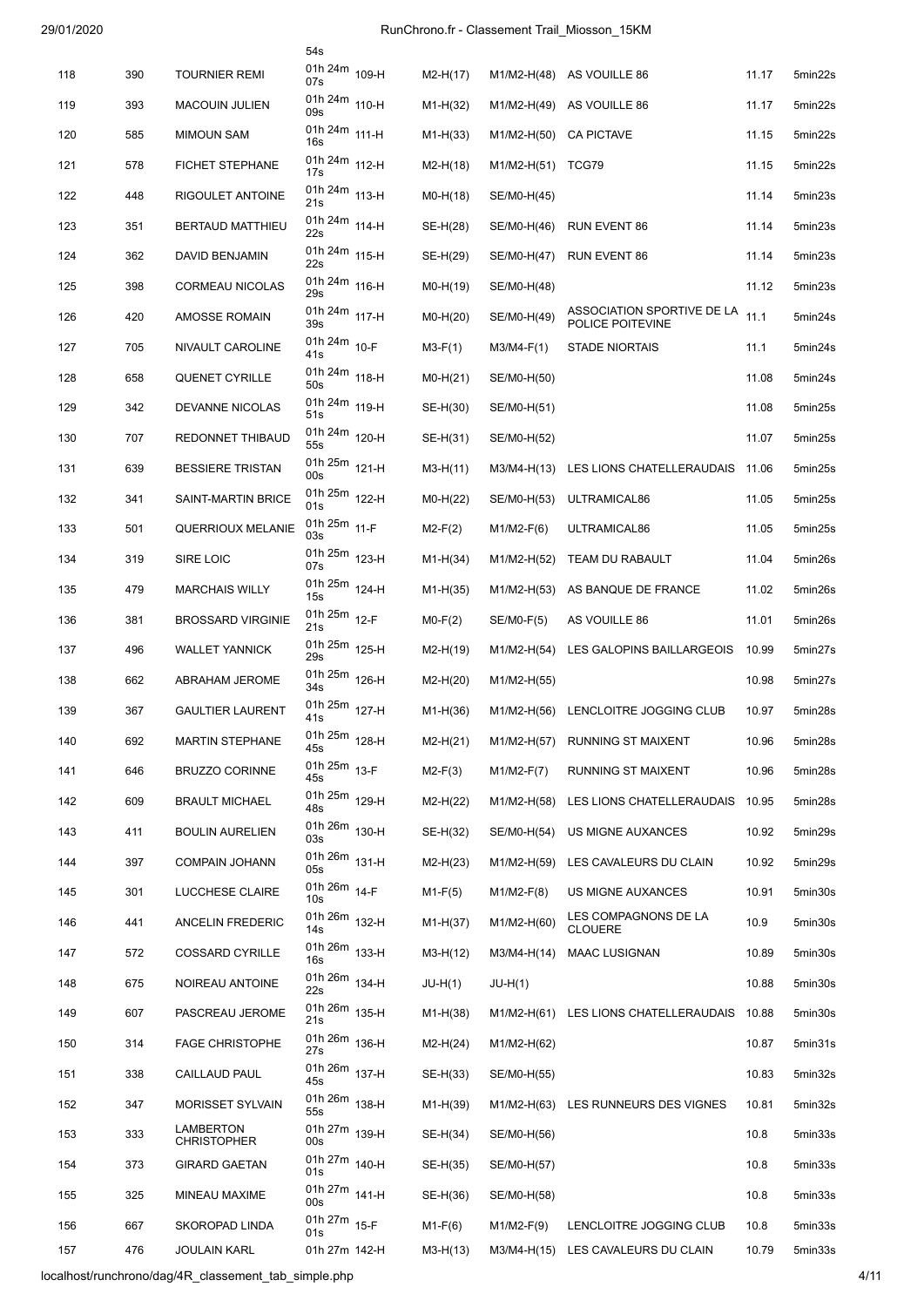|     |     |                                          | 05s                              |            |               |                                        |       |         |
|-----|-----|------------------------------------------|----------------------------------|------------|---------------|----------------------------------------|-------|---------|
| 158 | 305 | <b>JOUSSELIN</b><br><b>RODOLPHE</b>      | 01h 27m 143-H<br>08s             | $M2-H(25)$ |               | M1/M2-H(64) LES PTITS MOTEURS          | 10.79 | 5min33s |
| 159 | 544 | <b>CHARRETIER</b><br><b>CHRISTELLE</b>   | 01h 27m 16-F<br>09s              | $M1-F(7)$  | $M1/M2-F(10)$ |                                        | 10.78 | 5min33s |
| 160 | 417 | <b>MINGOT FREDERIC</b>                   | 01h 27m 144-H<br>10 <sub>s</sub> | $M2-H(26)$ | M1/M2-H(65)   | LES COMPAGNONS DE LA<br><b>CLOUERE</b> | 10.78 | 5min33s |
| 161 | 613 | <b>VEZIEN NICOLAS</b>                    | 01h 27m 145-H<br>14s             | $MO-H(23)$ | SE/M0-H(59)   |                                        | 10.77 | 5min34s |
| 162 | 466 | <b>MORISSET CEDRIC</b>                   | 01h 27m 146-H<br>17s             | $M1-H(40)$ | M1/M2-H(66)   |                                        | 10.77 | 5min34s |
| 163 | 663 | <b>MORISSET LUCA</b>                     | 01h 27m 147-H<br>25s             | JU-H(2)    | $JU-H(2)$     | LES RUNNEURS DES VIGNES                | 10.75 | 5min34s |
| 164 | 712 | <b>BACONNET GERARD</b>                   | 01h 27m 148-H<br>25s             | $M4-H(3)$  | M3/M4-H(16)   | <b>BERUGES SPORT NATURE</b>            | 10.75 | 5min34s |
| 165 | 387 | <b>COULMAIN SEBASTIEN</b>                | 01h 27m 149-H<br>28s             | $M2-H(27)$ | M1/M2-H(67)   | AS VOUILLE 86                          | 10.75 | 5min35s |
| 166 | 443 | <b>CONSTANS PIERRE</b><br><b>MARIE</b>   | 01h 27m 150-H<br>29s             | $M4-H(4)$  | M3/M4-H(17)   | LES RUNNEURS DES VIGNES                | 10.74 | 5min35s |
| 167 | 539 | <b>SABOUREAU MICHAEL</b>                 | 01h 27m 151-H<br>30s             | $M1-H(41)$ | M1/M2-H(68)   |                                        | 10.74 | 5min35s |
| 168 | 631 | <b>TRANCHANT MAGALI</b>                  | 01h 27m 17-F<br>31s              | $M1-F(8)$  | $M1/M2-F(11)$ | LES TROTTEURS DU PINAIL                | 10.74 | 5min35s |
| 169 | 490 | <b>GELIN MICHEL</b>                      | 01h 27m 152-H<br>33s             | $M4-H(5)$  | M3/M4-H(18)   | <b>VIENNE BIATHLON</b>                 | 10.73 | 5min35s |
| 170 | 556 | DAIGNE MARIN                             | 01h 27m 153-H<br>42s             | SE-H(37)   | SE/M0-H(60)   | <b>VIVONNE LOISIRS</b>                 | 10.72 | 5min35s |
| 171 | 627 | <b>CHARENTON JEAN</b><br><b>FRANCOIS</b> | 01h 27m 154-H<br>49s             | $MO-H(24)$ | SE/M0-H(61)   |                                        | 10.7  | 5min36s |
| 172 | 588 | RENAULD VINCENT                          | 01h 27m 155-H<br>55s             | $M3-H(14)$ | M3/M4-H(19)   |                                        | 10.69 | 5min36s |
| 173 | 386 | LAVAUD JEAN-LUC                          | 01h 28m 156-H<br>00s             | $M5-H(1)$  | $M5/M6-H(2)$  | AS VOUILLE 86                          | 10.68 | 5min37s |
| 174 | 285 | <b>GRAND ALEXIS</b>                      | 01h 28m 157-H<br>00s             | $M2-H(28)$ | M1/M2-H(69)   |                                        | 10.68 | 5min37s |
| 175 | 470 | QUINTARD CLAUDE                          | 01h 28m 158-H<br>18 <sub>s</sub> | $M4-H(6)$  | M3/M4-H(20)   | MACC                                   | 10.64 | 5min38s |
| 176 | 559 | <b>COSTE FLORENCE</b>                    | 01h 28m 18-F<br>18s              | $SE-F(4)$  | SE/M0-F(6)    |                                        | 10.64 | 5min38s |
| 177 | 645 | <b>SIMONNET EVA</b>                      | 01h 28m 19-F<br>19s              | $M1-F(9)$  | M1/M2-F(12)   |                                        | 10.64 | 5min38s |
| 178 | 457 | <b>BRUGIER PAULINE</b>                   | 01h 28m 20-F<br>19s              | $M1-F(10)$ | M1/M2-F(13)   |                                        | 10.64 | 5min38s |
| 179 | 545 | <b>VACHER GERALD</b>                     | 01h 28m 159-H<br>24s             | $M2-H(29)$ | M1/M2-H(70)   |                                        | 10.63 | 5min38s |
| 180 | 499 | ROY NICOLAS                              | 01h 28m 160-H<br>25s             | $M2-H(30)$ | M1/M2-H(71)   |                                        | 10.63 | 5min38s |
| 181 | 395 | ROBERT JEAN-LUC                          | 01h 28m 161-H<br>29s             | $M5-H(2)$  | $M5/M6-H(3)$  | AS VOUILLE 86                          | 10.62 | 5min38s |
| 182 | 388 | <b>LAVAUD PATRICK</b>                    | 01h 28m 162-H<br>30 <sub>s</sub> | $M4-H(7)$  | M3/M4-H(21)   | AS VOUILLE 86                          | 10.62 | 5min38s |
| 183 | 391 | <b>LAURENTIN JEREMY</b>                  | 01h 28m 163-H<br>31s             | $M2-H(31)$ | M1/M2-H(72)   | AS VOUILLE 86                          | 10.62 | 5min39s |
| 184 | 394 | <b>MANGOT DIDIER</b>                     | 01h 28m 164-H<br>31s             | $M3-H(15)$ | M3/M4-H(22)   | AS VOUILLE 86                          | 10.62 | 5min39s |
| 185 | 671 | DUSSUTOUR JULIEN                         | 01h 28m 165-H<br>39s             | $M1-H(42)$ | M1/M2-H(73)   |                                        | 10.6  | 5min39s |
| 186 | 628 | <b>DEBARE REGIS</b>                      | 01h 28m 166-H<br>42s             | $M2-H(32)$ |               | M1/M2-H(74) LES CAVALEURS DU CLAIN     | 10.6  | 5min39s |
| 187 | 567 | <b>VERDUN ROMAIN</b>                     | 01h 29m 167-H<br>17s             | SE-H(38)   | SE/M0-H(62)   |                                        | 10.53 | 5min41s |
| 188 | 512 | BEFFARA FRANCK                           | 01h 29m 168-H<br>23s             | $M2-H(33)$ | M1/M2-H(75)   | TEAM FOULEES POITIERS                  | 10.51 | 5min42s |
| 189 | 529 | <b>LEGROS THOMAS</b>                     | 01h 29m 169-H<br>50s             | $MO-H(25)$ | SE/M0-H(63)   | <b>TREK ANS BIKE</b>                   | 10.46 | 5min44s |
| 190 | 504 | MIE SANDRINE                             | 01h 29m 21-F<br>52s              | $M2-F(4)$  | M1/M2-F(14)   | <b>CA PICTAVE</b>                      | 10.46 | 5min44s |
| 191 | 593 | <b>BRIANDET FREDERIC</b>                 | 01h 29m 170-H<br>59s             | $M2-H(34)$ | M1/M2-H(76)   | 42KM195 LE BLANC                       | 10.44 | 5min44s |
| 192 | 600 | PUYO JONAS                               | 01h 30m 171-H<br>00s             | SE-H(39)   | SE/M0-H(64)   | LES PTITS MOTEURS                      | 10.44 | 5min44s |
| 193 | 580 | DUPONT CHRISTOPHE                        | 01h 30m 172-H<br>02s             | M3-H(16)   | M3/M4-H(23)   |                                        | 10.44 | 5min44s |
| 194 | 708 | <b>ASTIER TEDDY</b>                      | 01h 30m 173-H<br>04s             | $M2-H(35)$ | M1/M2-H(77)   |                                        | 10.43 | 5min44s |
| 195 | 584 | <b>BRACONNIER MAXIME</b>                 | 01h 30m 174-H<br>04s             | SE-H(40)   | SE/M0-H(65)   |                                        | 10.43 | 5min44s |
| 196 | 659 | SERVOUZE ELODIE                          | 01h 30m 22-F<br>21s              | $SE-F(5)$  | SE/M0-F(7)    | <b>VIENNE BIATHLON</b>                 | 10.4  | 5min46s |
| 197 | 384 | PROVOST DAVID                            | 01h 30m 175-H                    | $M2-H(36)$ | M1/M2-H(78)   | AS VOUILLE 86                          | 10.39 | 5min46s |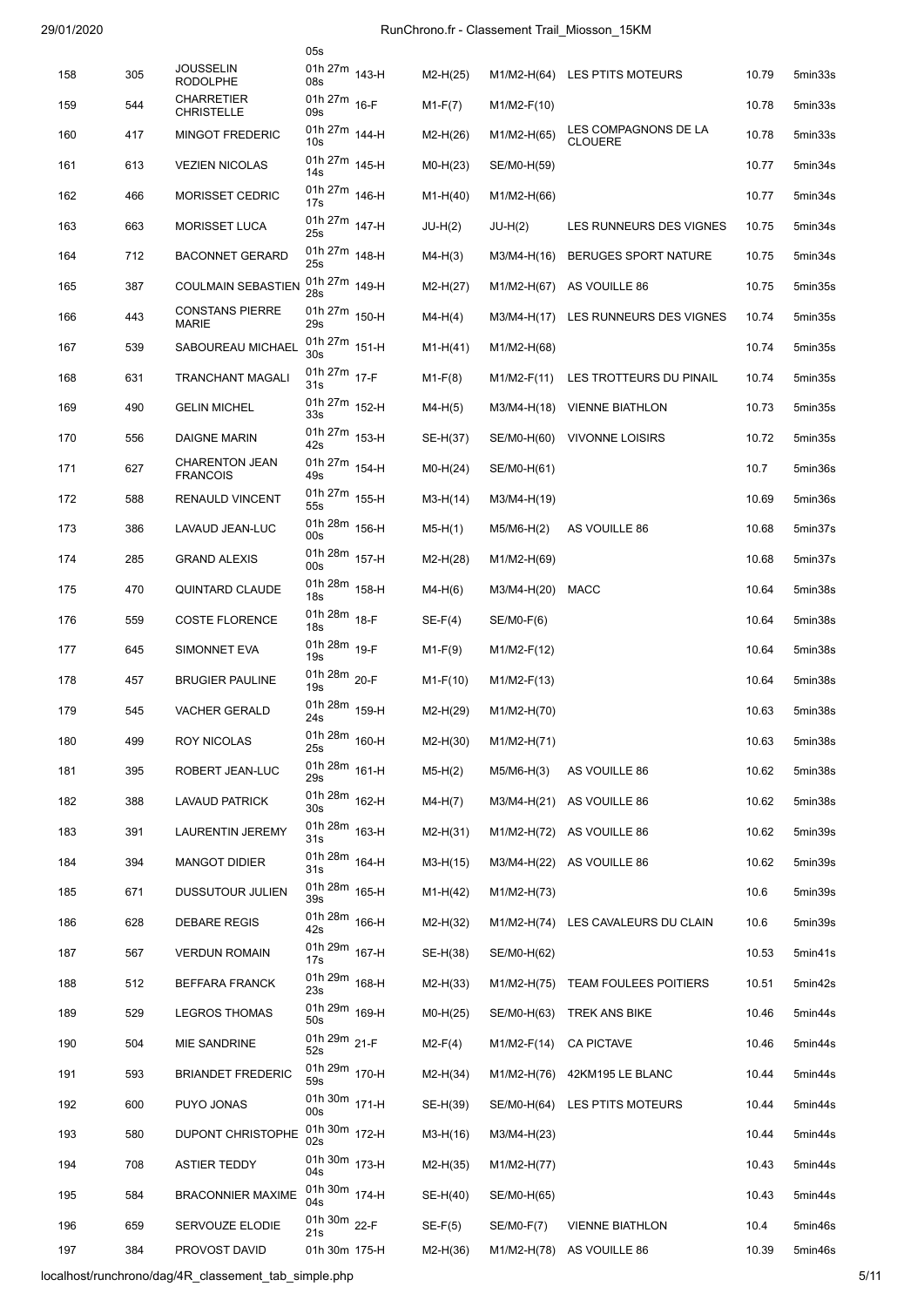|     |     |                                           | 26s                              |            |               |                                        |       |         |
|-----|-----|-------------------------------------------|----------------------------------|------------|---------------|----------------------------------------|-------|---------|
| 198 | 379 | <b>FERU CHRISTOPHE</b>                    | 01h 30m 176-H<br>26s             | $M2-H(37)$ |               | M1/M2-H(79) AS VOUILLE 86              | 10.39 | 5min46s |
| 199 | 620 | <b>JARDIN CAROLE</b>                      | 01h 30m 23-F<br>28s              | $M1-F(11)$ | M1/M2-F(15)   | US MIGNE AUXANCES                      | 10.39 | 5min46s |
| 200 | 677 | <b>NOIREAU PIERRE</b>                     | 01h 30m 177-H<br>32s             | SE-H(41)   | SE/M0-H(66)   |                                        | 10.38 | 5min46s |
| 201 | 560 | PRINER MATHIEU                            | 01h 30m 178-H<br>34s             | $M1-H(43)$ | M1/M2-H(80)   |                                        | 10.38 | 5min46s |
| 202 | 709 | DALLAY CYRIL                              | 01h 30m 179-H<br>37s             | $M2-H(38)$ | M1/M2-H(81)   | CHERVEUX RUN ATURE                     | 10.37 | 5min47s |
| 203 | 453 | <b>MORON JULIEN</b>                       | 01h 30m 180-H<br>40s             | SE-H(42)   | SE/M0-H(67)   |                                        | 10.37 | 5min47s |
| 204 | 611 | <b>FUR CLEMENT</b>                        | 01h 30m 181-H<br>53s             | SE-H(43)   | SE/M0-H(68)   |                                        | 10.34 | 5min48s |
| 205 | 532 | <b>MASSON VALERIE</b>                     | 01h 30m 24-F<br>55s              | $M2-F(5)$  | M1/M2-F(16)   | <b>MAAC LUSIGNAN</b>                   | 10.34 | 5min48s |
| 206 | 517 | DEPONT STEPHANE                           | 01h 30m 182-H<br>56s             | $M4-H(8)$  | M3/M4-H(24)   |                                        | 10.34 | 5min48s |
| 207 | 515 | LUTTIAU SEBASTIEN                         | 01h 31m 183-H<br>25s             | $M1-H(44)$ | M1/M2-H(82)   |                                        | 10.28 | 5min50s |
| 208 | 691 | PIERRARD FREDDY                           | 01h 31m 184-H<br>28s             | $MO-H(26)$ | SE/M0-H(69)   |                                        | 10.28 | 5min50s |
| 209 | 414 | <b>DISSAIS STEPHANIE</b>                  | 01h 31m 25-F<br>37s              | $M2-F(6)$  | $M1/M2-F(17)$ | LENCLOITRE JOGGING CLUB                | 10.26 | 5min50s |
| 210 | 616 | <b>MELOT AMANDINE</b>                     | 01h 31m 26-F<br>41s              | $SE-F(6)$  | SE/M0-F(8)    |                                        | 10.25 | 5min51s |
| 211 | 511 | <b>BERCIER LAURENT</b>                    | 01h 31m 185-H<br>41s             | $M3-H(17)$ | M3/M4-H(25)   | RRP86                                  | 10.25 | 5min51s |
| 212 | 621 | MICHARDIERE FABIEN                        | 01h 31m 186-H<br>50s             | SE-H(44)   | SE/M0-H(70)   |                                        | 10.23 | 5min51s |
| 213 | 293 | <b>VIDAL EMMANUEL</b>                     | 01h 31m 187-H<br>51s             | $M3-H(18)$ | M3/M4-H(26)   | LES GARS Z ELLES<br><b>FONTENOISES</b> | 10.23 | 5min51s |
| 214 | 624 | <b>BEAUMONT</b><br><b>CHRISTOPHE</b>      | 01h 31m 188-H<br>54s             | M4-H(9)    | M3/M4-H(27)   | <b>ENTENTE POITIERS ATHLE 86</b>       | 10.23 | 5min52s |
| 215 | 656 | <b>GIRAULT BERNARD</b>                    | 01h 32m 189-H<br>04s             | $M5-H(3)$  | $M5/M6-H(4)$  | LES FONDUS                             | 10.21 | 5min52s |
| 216 | 612 | LEFORT JEROME                             | 01h 32m 190-H<br>18 <sub>s</sub> | $M2-H(39)$ | M1/M2-H(83)   |                                        | 10.18 | 5min53s |
| 217 | 551 | PINGOT DAMIEN                             | 01h 32m 191-H<br>27s             | $M2-H(40)$ | M1/M2-H(84)   | CDC 86                                 | 10.17 | 5min54s |
| 218 | 392 | DANO PASCAL                               | 01h 32m 192-H<br>37s             | $M4-H(10)$ |               | M3/M4-H(28) AS VOUILLE 86              | 10.15 | 5min54s |
| 219 | 331 | <b>RAT YOHAN</b>                          | 01h 32m 193-H<br>40s             | $M2-H(41)$ | M1/M2-H(85)   | FOULEES DOUCES MONTAMISE 10.14         |       | 5min54s |
| 220 | 510 | FORGEARD CELINE                           | 01h 32m 27-F<br>42s              | $M2-F(7)$  | M1/M2-F(18)   | <b>VIENNE BIATHLON</b>                 | 10.14 | 5min55s |
| 221 | 337 | FERDONNET LUDOVIC                         | 01h 32m 194-H<br>47s             | $M2-H(42)$ | M1/M2-H(86)   | <b>COURIR DANS</b><br>CHATELLERAULT    | 10.13 | 5min55s |
| 222 | 489 | LANNEAU JULIE                             | 01h 32m 28-F                     | $MO-F(3)$  | SE/M0-F(9)    | <b>VIENNE BIATHLON</b>                 | 10.13 | 5min55s |
| 223 | 467 | <b>GOBIN FLORIAN</b>                      | 48s<br>01h 32m 195-H             | $MO-H(27)$ | SE/M0-H(71)   |                                        | 10.13 | 5min55s |
| 224 | 508 | <b>GERMANEAU CYRIL</b>                    | 48s<br>01h 32m 196-H             | $M2-H(43)$ | M1/M2-H(87)   |                                        | 10.12 | 5min55s |
| 225 | 629 | LECLERCQ FRANCOIS- 01h 32m 197-H          | 50s                              | $M1-H(45)$ | M1/M2-H(88)   |                                        | 10.12 | 5min55s |
| 226 | 368 | <b>XAVIER</b><br><b>COURGNEAU SYLVAIN</b> | 52s<br>01h 32m 198-H             | $MO-H(28)$ | SE/M0-H(72)   |                                        | 10.11 | 5min56s |
| 227 | 296 | SAVARIT RICHARD                           | 58s<br>01h 32m 199-H             | $M2-H(44)$ | M1/M2-H(89)   | <b>BERUGES SPORT NATURE</b>            | 10.11 | 5min56s |
| 228 | 463 | <b>MAUDENS EMILIE</b>                     | 59s<br>01h 33m 29-F              | $MO-F(4)$  | SE/M0-F(10)   | LES LIONS CHATELLERAUDAIS              | 10.1  | 5min56s |
| 229 | 669 | <b>GUIGNE MARTINE</b>                     | 03s<br>01h 33m 30-F              | $M4-F(1)$  | $M3/M4-F(2)$  | LES GARS Z ELLES                       | 10.08 | 5min56s |
| 230 | 618 | <b>BARJAULT FLORIANE</b>                  | 12s<br>01h 33m 31-F              | $SE-F(7)$  | SE/M0-F(11)   | <b>FONTENOISES</b>                     | 10.08 | 5min57s |
|     |     |                                           | 14s<br>01h 33m 200-H             |            |               | <b>COURIR DANS</b>                     |       |         |
| 231 | 360 | RENAUD ALEXANDRE                          | 14s<br>01h 33m 201-H             | SE-H(45)   | SE/M0-H(73)   | CHATELLERAULT                          | 10.08 | 5min57s |
| 232 | 575 | <b>JOUVE RAPHAEL</b>                      | 20s<br>01h 33m 202-H             | SE-H(46)   | SE/M0-H(74)   | <b>CA PICTAVE</b>                      | 10.07 | 5min57s |
| 233 | 492 | <b>CHARDAT GREGORY</b>                    | 21s                              | $M1-H(46)$ | M1/M2-H(90)   | <b>CA PICTAVE</b>                      | 10.07 | 5min57s |
| 234 | 655 | ROUSSEAU LAURENT                          | 01h 33m 203-H<br>23s             | SE-H(47)   | SE/M0-H(75)   | 42KM195 LE BLANC                       | 10.06 | 5min57s |
| 235 | 577 | <b>LACOMBE FREDERIC</b>                   | 01h 33m 204-H<br>27s             | $M2-H(45)$ | M1/M2-H(91)   | <b>ENTENTE POITIERS ATHLE 86</b>       | 10.06 | 5min57s |
| 236 | 352 | <b>MARVILLET DENIS</b>                    | 01h 33m 205-H<br>31s             | $M6-H(2)$  | M5/M6-H(5)    | <b>LES FONDUS</b>                      | 10.05 | 5min58s |
| 237 | 693 | PERES HELENE                              | 01h 33m 32-F                     | $MO-F(5)$  | SE/M0-F(12)   | LES PTITS MOTEURS                      | 10.04 | 5min58s |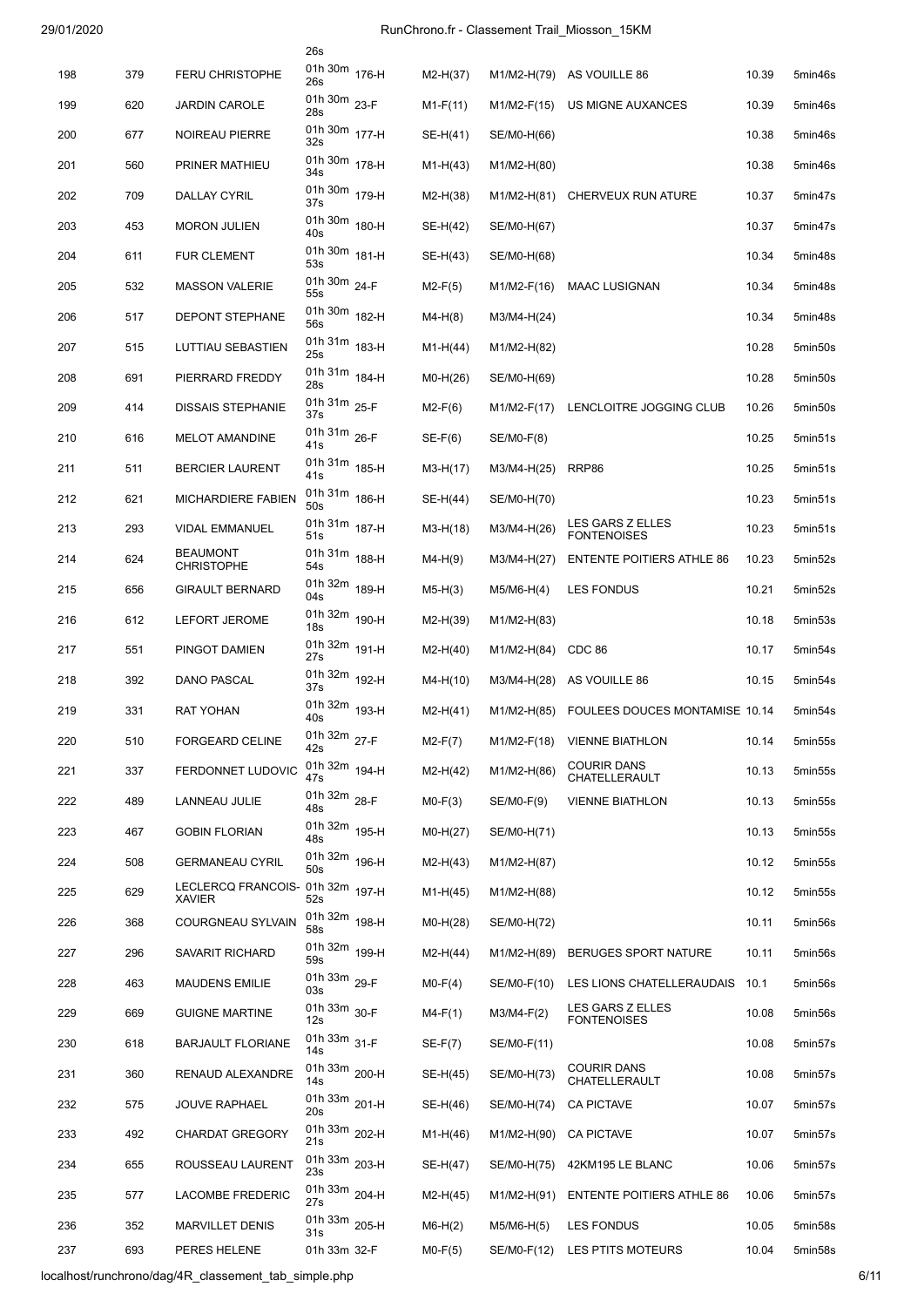|     |     |                                        | 36s                              |            |                  |                                        |       |         |
|-----|-----|----------------------------------------|----------------------------------|------------|------------------|----------------------------------------|-------|---------|
| 238 | 451 | <b>AUBUGEAU PHILIPPE</b>               | 01h 33m 206-H<br>36s             | M3-H(19)   |                  | M3/M4-H(29) LES RUNNEURS DES VIGNES    | 10.04 | 5min58s |
| 239 | 343 | PAIRAULT BENJAMIN                      | 01h 33m 207-H<br>38s             | SE-H(48)   | SE/M0-H(76)      |                                        | 10.04 | 5min58s |
| 240 | 339 | <b>VERLON XAVIER</b>                   | 01h 33m 208-H<br>40s             | $M2-H(46)$ | M1/M2-H(92)      |                                        | 10.03 | 5min58s |
| 241 | 541 | <b>METAYER JEROME</b>                  | 01h 33m 209-H<br>45s             | $M2-H(47)$ | M1/M2-H(93)      |                                        | 10.02 | 5min59s |
| 242 | 683 | PIGNON ANTOINE                         | 01h 33m 210-H<br>48s             | SE-H(49)   | SE/M0-H(77)      | <b>BIP BIP ITEUIL</b>                  | 10.02 | 5min59s |
| 243 | 284 | <b>BOISSEAU NELLY</b>                  | 01h 33m 33-F<br>51s              | $MO-F(6)$  | SE/M0-F(13)      |                                        | 10.01 | 5min59s |
| 244 | 316 | PASQUIER JEAN-MARC                     | 01h 33m 211-H<br>51s             | $M1-H(47)$ | M1/M2-H(94)      |                                        | 10.01 | 5min59s |
| 245 | 382 | ROQUET BRUNO                           | 01h 33m 212-H<br>52s             | $M4-H(11)$ | M3/M4-H(30)      | AS VOUILLE 86                          | 10.01 | 5min59s |
| 246 | 650 | <b>MERCIER ALAIN</b>                   | 01h 33m 213-H<br>53s             | $M3-H(20)$ | M3/M4-H(31)      | LES RUNNEURS DES VIGNES                | 10.01 | 5min59s |
| 247 | 378 | <b>GAUTHIER JEAN</b><br><b>JACQUES</b> | 01h 33m 214-H<br>56s             | $M6-H(3)$  | M5/M6-H(6)       | AS VOUILLE 86                          | 10.01 | 5min59s |
| 248 | 714 | POINOT SANDRINE                        | 01h 34m 34-F<br>10 <sub>s</sub>  | $M3-F(2)$  | $M3/M4-F(3)$     | <b>CA PICTAVE</b>                      | 9.98  | 6min00s |
| 249 | 642 | <b>BUJON YANNICK</b>                   | 01h 34m 215-H<br>12s             | $M5-H(4)$  | M5/M6-H(7)       |                                        | 9.98  | 6min00s |
| 250 | 570 | LAFORGE SEBASTIEN                      | 01h 34m 216-H<br>12s             | $M1-H(48)$ | M1/M2-H(95)      |                                        | 9.98  | 6min00s |
| 251 | 665 | <b>NOMBALLIER</b><br><b>LAURENT</b>    | 01h 34m 217-H<br>13s             | $M2-H(48)$ | M1/M2-H(96)      |                                        | 9.98  | 6min00s |
| 252 | 423 | <b>FREITAS ISABELLE</b>                | 01h 34m 35-F<br>18 <sub>s</sub>  | $M1-F(12)$ | M1/M2-F(19)      | <b>COUREURS VAGABONDS</b>              | 9.97  | 6min01s |
| 253 | 542 | <b>METAYER CAROLINE</b>                | 01h 34m 36-F<br>27s              | $M2-F(8)$  | M1/M2-F(20)      |                                        | 9.95  | 6min01s |
| 254 | 506 | <b>LANSMANN DAVID</b>                  | 01h 34m 218-H<br>35s             | $M3-H(21)$ | M3/M4-H(32)      |                                        | 9.94  | 6min02s |
| 255 | 647 | <b>DUPIN GUY</b>                       | 01h 34m 219-H<br>38s             | $M6-H(4)$  | $M5/M6-H(8)$     | <b>CHABICHOUS</b>                      | 9.93  | 6min02s |
| 256 | 648 | <b>BELY ERIC</b>                       | 01h 34m 220-H<br>55s             | SE-H(50)   | SE/M0-H(78)      |                                        | 9.9   | 6min03s |
| 257 | 507 | <b>LAMBERT NICOLAS</b>                 | 01h 34m 221-H<br>58s             | $MO-H(29)$ | SE/M0-H(79)      | <b>VIENNE BIATHLON</b>                 | 9.9   | 6min03s |
| 258 | 632 | RAT JEROME                             | 01h 35m 222-H<br>05s             | M3-H(22)   | M3/M4-H(33)      |                                        | 9.88  | 6min04s |
| 259 | 346 | ALLAH-RABAYE<br><b>FREDDY</b>          | 01h 35m 223-H<br>19s             | $M1-H(49)$ |                  | M1/M2-H(97) COURIR A COULOMBIERS       | 9.86  | 6min05s |
| 260 | 484 | <b>LEBON AURELIE</b>                   | 01h 35m 37-F<br>22s              | $MO-F(7)$  | SE/M0-F(14) LJC  |                                        | 9.86  | 6min05s |
| 261 | 519 | <b>LEBON ALEXANDRE</b>                 | 01h 35m 224-H<br>22s             | $MO-H(30)$ | SE/M0-H(80)      |                                        | 9.86  | 6min05s |
| 262 | 536 | <b>MELLIER DAVID</b>                   | 01h 35m 225-H<br>34s             | $M1-H(50)$ | M1/M2-H(98)      | LES CAVALEURS DU CLAIN                 | 9.83  | 6min06s |
| 263 | 630 | <b>GUERIN ARNAUD</b>                   | 01h 35m 226-H<br>42s             | $M2-H(49)$ | M1/M2-H(99)      | MILLE PATTES DE<br><b>BUXEROLLES</b>   | 9.82  | 6min06s |
| 264 | 475 | <b>JOULAIN ANNE</b>                    | 01h 35m 38-F<br>44s              | $M3-F(3)$  | $M3/M4-F(4)$     | LES CAVALEURS DU CLAIN                 | 9.82  | 6min06s |
| 265 | 312 | <b>VENAULT PIERRE</b>                  | 01h 36m 227-H<br>02s             | $M5-H(5)$  | $M5/M6-H(9)$     | US MIGNE AUXANCES                      | 9.79  | 6min07s |
| 266 | 587 | <b>BROCHAIN BAPTISTE</b>               | 01h 36m 228-H<br>08s             | $ES-H(5)$  | $ES-H(5)$        |                                        | 9.78  | 6min08s |
| 267 | 278 | <b>BATLLE JEAN-PASCAL</b>              | 01h 36m 229-H<br>10 <sub>s</sub> | $MO-H(31)$ | SE/M0-H(81)      |                                        | 9.77  | 6min08s |
| 268 | 664 | <b>GUILBERT SAMUEL</b>                 | 01h 36m 230-H<br>16s             | $MO-H(32)$ | SE/M0-H(82)      | TUCHES RUNNING CLUB                    | 9.76  | 6min08s |
| 269 | 487 | <b>GUICHARD EMILIE</b>                 | 01h 36m 39-F<br>16s              | $M1-F(13)$ | M1/M2-F(21)      |                                        | 9.76  | 6min08s |
| 270 | 488 | MASSARD SYLVAIN                        | 01h 36m 231-H<br>19s             | $M2-H(50)$ | M1/M2-H(100) IND |                                        | 9.76  | 6min08s |
| 271 | 589 | <b>HINCKEL MANON</b>                   | 01h 36m 40-F<br>32s              | $SE-F(8)$  | SE/M0-F(15)      | POITIERS RUNIVERSITY                   | 9.74  | 6min09s |
| 272 | 686 | BERTRAND CLAUDE                        | 01h 36m 232-H<br>36s             | $M6-H(5)$  |                  | M5/M6-H(10) VIVONNE LOISIRS            | 9.73  | 6min10s |
| 273 | 619 | <b>BOISSINOT</b><br><b>DOMINIQUE</b>   | 01h 36m 233-H<br>39s             | $M5-H(6)$  | M5/M6-H(11)      | <b>VIVONNE LOISIRS</b>                 | 9.72  | 6min10s |
| 274 | 455 | <b>BROCHAIN FRANCK</b>                 | 01h 36m 234-H<br>50s             | $M3-H(23)$ |                  | M3/M4-H(34) ENTENTE POITIERS ATHLE 86  | 9.71  | 6min10s |
| 275 | 418 | PELLIER DAVID                          | 01h 36m 235-H<br>56s             | $M2-H(51)$ | M1/M2-H(101)     |                                        | 9.7   | 6min11s |
| 276 | 477 | <b>ESNAULT DOMINIQUE</b>               | 01h 36m 236-H<br>57s             | $M5-H(7)$  | M5/M6-H(12)      | LES COMPAGNONS DE LA<br><b>CLOUERE</b> | 9.69  | 6min11s |
| 277 | 447 | <b>MAITRE DIDIER</b>                   | 01h 36m 237-H                    | M4-H(12)   | M3/M4-H(35)      | <b>ENTENTE POITIERS ATHLE 86</b>       | 9.69  | 6min11s |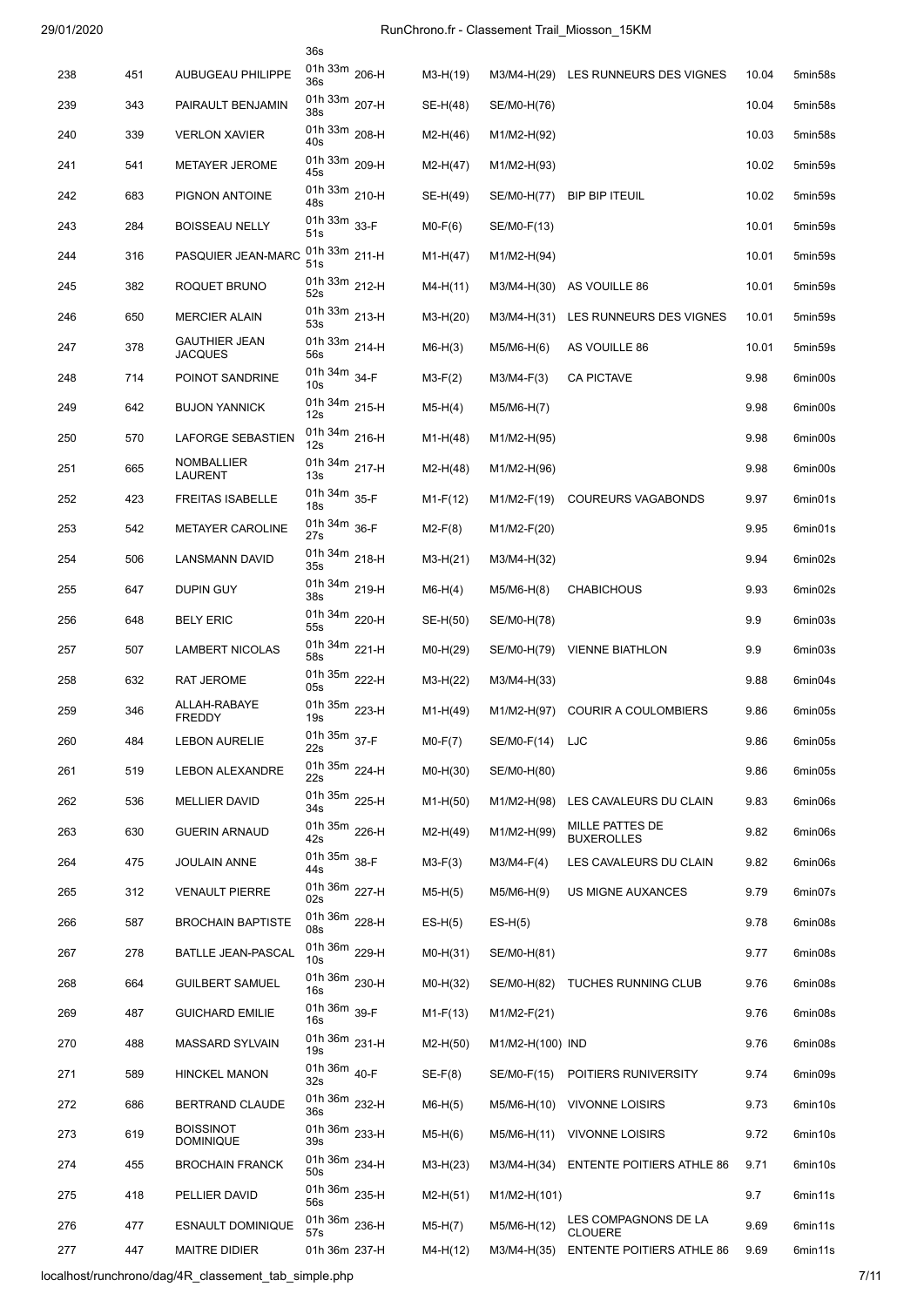|     |     |                                           | 58s                  |            |              |                                        |      |         |
|-----|-----|-------------------------------------------|----------------------|------------|--------------|----------------------------------------|------|---------|
| 278 | 687 | <b>HENRI PATRICE</b>                      | 01h 37m 238-H<br>00s | $M3-H(24)$ | M3/M4-H(36)  |                                        | 9.69 | 6min11s |
| 279 | 717 | SANFOURCHE<br><b>GABRIEL</b>              | 01h 37m 239-H<br>17s | $M6-H(6)$  | M5/M6-H(13)  |                                        | 9.66 | 6min12s |
| 280 | 590 | <b>DUVOYE FAB</b>                         | 01h 37m 240-H<br>34s | $M5-H(8)$  | M5/M6-H(14)  |                                        | 9.63 | 6min13s |
| 281 | 297 | <b>GAUTHIER YVON</b>                      | 01h 37m 241-H<br>37s | $M5-H(9)$  | M5/M6-H(15)  | <b>CA PICTAVE</b>                      | 9.63 | 6min13s |
| 282 | 345 | <b>FREREUX YVES</b>                       | 01h 37m 242-H<br>40s | $M4-H(13)$ | M3/M4-H(37)  | <b>COURIR A COULOMBIERS</b>            | 9.62 | 6min14s |
| 283 | 288 | <b>TORZINI VINCENT</b>                    | 01h 37m 243-H<br>49s | SE-H(51)   | SE/M0-H(83)  |                                        | 9.61 | 6min14s |
| 284 | 276 | <b>DUDOGNON FABRICE</b>                   | 01h 37m 244-H<br>56s | $M1-H(51)$ | M1/M2-H(102) |                                        | 9.6  | 6min15s |
| 285 | 505 | MANOUVRIER MAXIME                         | 01h 37m 245-H<br>59s | SE-H(52)   | SE/M0-H(84)  |                                        | 9.59 | 6min15s |
| 286 | 684 | COURTADIOU<br><b>VINCENT</b>              | 01h 38m 246-H<br>01s | $M2-H(52)$ |              | M1/M2-H(103) BIP BIP ITEUIL            | 9.59 | 6min15s |
| 287 | 474 | <b>DEMEILLIERS</b><br><b>STEPHANE</b>     | 01h 38m 247-H<br>08s | $M2-H(53)$ | M1/M2-H(104) |                                        | 9.58 | 6min15s |
| 288 | 625 | ANDRE MATTHIEU                            | 01h 38m 248-H<br>17s | SE-H(53)   | SE/M0-H(85)  |                                        | 9.56 | 6min16s |
| 289 | 283 | <b>SARRAZIN DIDIER</b>                    | 01h 38m 249-H<br>19s | $M5-H(10)$ | M5/M6-H(16)  | <b>COUREURS VAGABONDS</b>              | 9.56 | 6min16s |
| 290 | 526 | <b>BRESCIA FRANCOIS</b>                   | 01h 38m 250-H<br>20s | $M4-H(14)$ |              | M3/M4-H(38) LES GALOPINS BAILLARGEOIS  | 9.56 | 6min16s |
| 291 | 279 | MOINEAUD VINCENT                          | 01h 38m 251-H<br>23s | $M2-H(54)$ | M1/M2-H(105) |                                        | 9.55 | 6min16s |
| 292 | 396 | <b>BEAUSSE NICOLAS</b>                    | 01h 38m 252-H<br>31s | $M3-H(25)$ | M3/M4-H(39)  |                                        | 9.54 | 6min17s |
| 293 | 698 | <b>COLOMER JORDI</b>                      | 01h 38m 253-H<br>45s | $M1-H(52)$ | M1/M2-H(106) |                                        | 9.52 | 6min18s |
| 294 | 673 | DELHOUME SYLVIE                           | 01h 38m 41-F<br>53s  | $M4-F(2)$  | $M3/M4-F(5)$ | LES GARS Z ELLES<br><b>FONTENOISES</b> | 9.5  | 6min18s |
| 295 | 336 | PROUST LAURENT                            | 01h 38m 254-H<br>54s | $M3-H(26)$ | M3/M4-H(40)  | <b>COURIR A COULOMBIERS</b>            | 9.5  | 6min18s |
| 296 | 493 | <b>ROBIN PATRICIA</b>                     | 01h 38m 42-F<br>56s  | $M5-F(1)$  | $M5/M6-F(1)$ | <b>LES FONDUS</b>                      | 9.5  | 6min18s |
| 297 | 354 | <b>BOUHET JOEL</b>                        | 01h 38m 255-H<br>58s | $M6-H(7)$  | M5/M6-H(17)  | LES FONDUS                             | 9.5  | 6min19s |
| 298 | 469 | <b>COUSIN THIERRY</b>                     | 01h 39m 256-H<br>03s | $M3-H(27)$ | M3/M4-H(41)  | LES GARS Z ELLES<br><b>FONTENOISES</b> | 9.49 | 6min19s |
| 299 | 415 | <b>LUIS EMMANUEL</b>                      | 01h 39m 257-H<br>03s | $M3-H(28)$ | M3/M4-H(42)  |                                        | 9.49 | 6min19s |
| 300 | 400 | CHARGELEGUE<br><b>CHRISTIAN</b>           | 01h 39m 258-H<br>05s | M4-H(15)   |              | M3/M4-H(43) MAAC LUSIGNAN              | 9.49 | 6min19s |
| 301 | 617 | <b>BUJON ROMUALD</b>                      | 01h 39m 259-H<br>31s | $M1-H(53)$ | M1/M2-H(107) |                                        | 9.44 | 6min21s |
| 302 | 444 | DANGLADE MARTIAL                          | 01h 39m 260-H<br>31s | $M1-H(54)$ |              | M1/M2-H(108) TEAM TRAIL 86             | 9.44 | 6min21s |
| 303 | 428 | <b>BERTHOME FREDERIC</b>                  | 01h 39m 261-H        | $M2-H(55)$ |              | M1/M2-H(109) TEAM TRAIL 86             | 9.44 | 6min21s |
| 304 | 405 | <b>CARASSO MARC</b>                       | 32s<br>01h 39m 262-H | $M3-H(29)$ |              | M3/M4-H(44) LES FONDUS                 | 9.44 | 6min21s |
| 305 | 716 | <b>OLIVIER</b><br><b>GUERIN STEPHANIE</b> | 33s<br>01h 39m 43-F  | $M1-F(14)$ | M1/M2-F(22)  | RRP86                                  | 9.44 | 6min21s |
| 306 | 480 | BERTRAND JOCELYNE                         | 35s<br>01h 39m 44-F  | $M2-F(9)$  | M1/M2-F(23)  | RRP86                                  | 9.44 | 6min21s |
| 307 | 291 | <b>BERTHOUIN CLAUDE</b>                   | 36s<br>01h 39m 263-H | M5-H(11)   |              | M5/M6-H(18) TOURS N AVENTURE           | 9.44 | 6min21s |
| 308 | 359 | <b>GUERIN FREDERIC</b>                    | 36s<br>01h 39m 264-H | $M1-H(55)$ |              | M1/M2-H(110) LES RUNNEURS DES VIGNES   | 9.43 | 6min21s |
| 309 | 530 | <b>BAY MATHIEU</b>                        | 41s<br>01h 39m 265-H | M1-H(56)   | M1/M2-H(111) |                                        | 9.42 | 6min22s |
| 310 | 426 | <b>SKWARA AUDREY</b>                      | 47s<br>01h 39m 45-F  | $SE-F(9)$  |              | SE/M0-F(16) ENTENTE POITIERS ATHLE 86  | 9.41 | 6min22s |
|     |     |                                           | 51s<br>01h 39m 266-H |            |              |                                        |      |         |
| 311 | 558 | AMADIS MICHAEL                            | 57s<br>01h 39m 267-H | $M3-H(30)$ | M3/M4-H(45)  |                                        | 9.4  | 6min22s |
| 312 | 503 | PERAULT FRANCIS                           | 58s<br>01h 39m 268-H | $M6-H(8)$  |              | M5/M6-H(19) LES CHABICHOUX             | 9.4  | 6min22s |
| 313 | 690 | <b>BRISSON LANDRY</b>                     | 58s                  | $M2-H(56)$ | M1/M2-H(112) |                                        | 9.4  | 6min22s |
| 314 | 622 | <b>GUICHARD DANIEL</b>                    | 01h 40m 269-H<br>05s | $MO-H(33)$ | SE/M0-H(86)  |                                        | 9.39 | 6min23s |
| 315 | 574 | COLLASSON JEAN-<br><b>GUILLAUME</b>       | 01h 40m 270-H<br>20s | $M1-H(57)$ | M1/M2-H(113) |                                        | 9.37 | 6min24s |
| 316 | 410 | ALBERT GUILLAUME                          | 01h 40m 271-H<br>20s | $M1-H(58)$ | M1/M2-H(114) |                                        | 9.37 | 6min24s |
| 317 | 317 | <b>JOUBERT XAVIER</b>                     | 01h 40m 272-H        | M2-H(57)   | M1/M2-H(115) |                                        | 9.35 | 6min25s |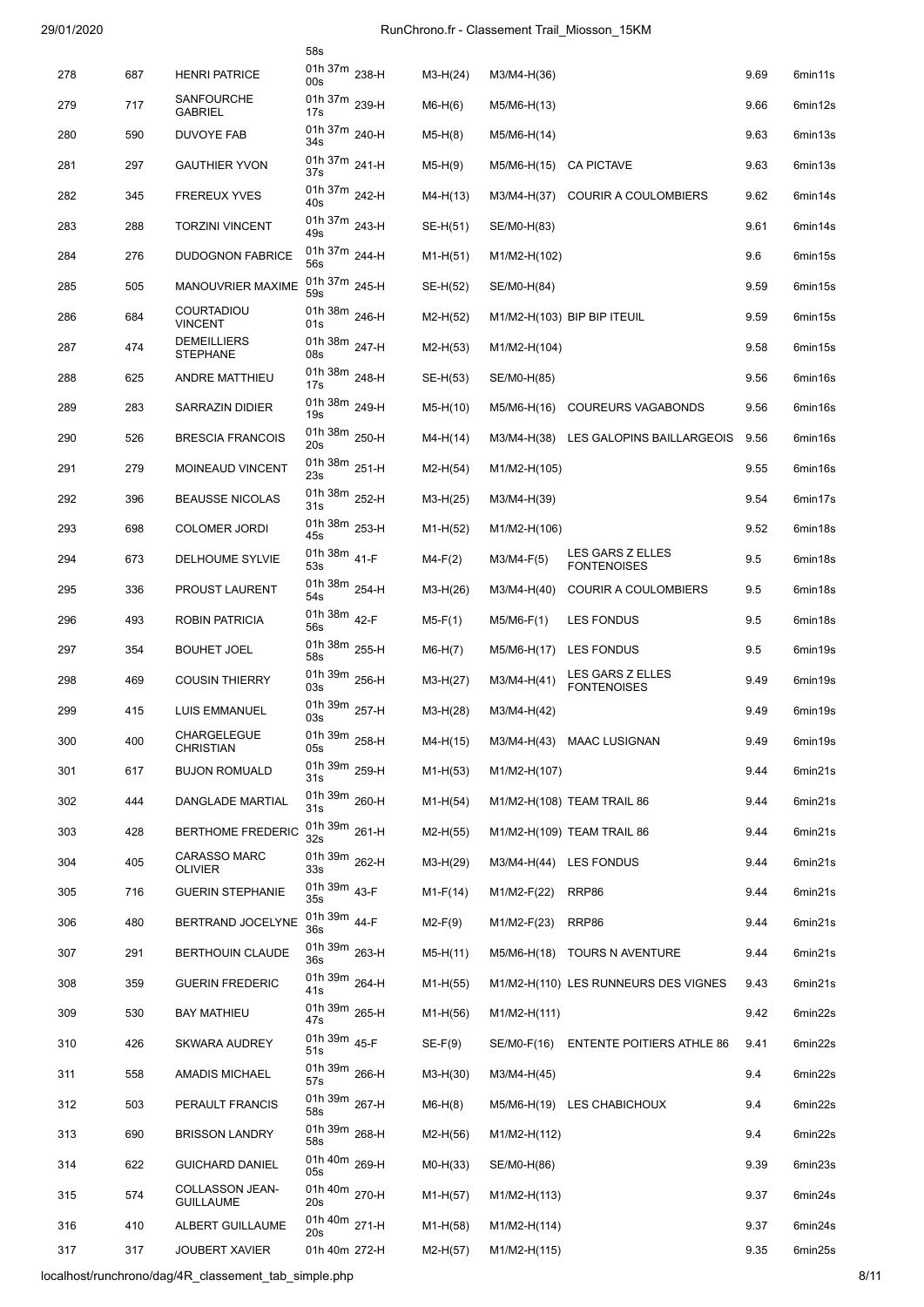|     |     |                                      | 34s                            |            |               |                                            |      |         |
|-----|-----|--------------------------------------|--------------------------------|------------|---------------|--------------------------------------------|------|---------|
| 318 | 604 | <b>THOMAS SIMON</b>                  | 01h 40m 273-H<br>40s           | SE-H(54)   | SE/M0-H(87)   |                                            | 9.34 | 6min25s |
| 319 | 280 | <b>HIERNARD CAROLE</b>               | 01h 41m 46-F<br>00s            | $M3-F(4)$  | $M3/M4-F(6)$  |                                            | 9.31 | 6min26s |
| 320 | 672 | <b>BRIANDET LAURINE</b>              | 01h 41m 47-F<br>01s            | $SE-F(10)$ | SE/M0-F(17)   | 42KM195 LE BLANC                           | 9.3  | 6min26s |
| 321 | 719 | <b>COMBAUD HERVE</b>                 | 01h 41m 274-H<br>01s           | $M2-H(58)$ | M1/M2-H(116)  |                                            | 9.3  | 6min26s |
| 322 | 295 | <b>BERTON LUC</b>                    | 01h 41m 275-H<br>04s           | SE-H(55)   |               | SE/M0-H(88) LES PTITS MOTEURS              | 9.3  | 6min27s |
| 323 | 357 | <b>GUILBAUD JEROME</b>               | 01h 41m 276-H<br>05s           | $M1-H(59)$ | M1/M2-H(117)  |                                            | 9.3  | 6min27s |
| 324 | 361 | <b>FORTHIN BENJAMIN</b>              | 01h 41m 277-H<br>06s           | $M1-H(60)$ |               | M1/M2-H(118) VIVONNE LOISIRS               | 9.3  | 6min27s |
| 325 | 436 | MARTINEAU ISABELLE                   | 01h 41m 48-F<br>22s            | $M1-F(15)$ | $M1/M2-F(24)$ |                                            | 9.27 | 6min28s |
| 326 | 498 | <b>TEULON VIRGINIE</b>               | 01h 41m <sub>49-F</sub><br>38s | $M2-F(10)$ | $M1/M2-F(25)$ |                                            | 9.25 | 6min29s |
| 327 | 485 | PAILLE FREDERIC                      | 01h 41m 278-H<br>39s           | $M3-H(31)$ | M3/M4-H(46)   |                                            | 9.25 | 6min29s |
| 328 | 553 | ROUSSEAU CAMILLE                     | 01h 41m 50-F<br>46s            | $MO-F(8)$  | SE/M0-F(18)   |                                            | 9.24 | 6min29s |
| 329 | 282 | MONNET GEOFFREY                      | 01h 41m 279-H<br>49s           | SE-H(56)   | SE/M0-H(89)   |                                            | 9.23 | 6min30s |
| 330 | 281 | <b>VAUCELLE JEROME</b>               | 01h 41m 280-H<br>50s           | $M1-H(61)$ | M1/M2-H(119)  |                                            | 9.23 | 6min30s |
| 331 | 409 | SIBILEAU JULIEN                      | 01h 41m 281-H<br>59s           | SE-H(57)   | SE/M0-H(90)   | <b>RC ST MAIXENT</b>                       | 9.22 | 6min30s |
| 332 | 350 | ROUSSEAU JEROME                      | 01h 42m 282-H<br>00s           | $M1-H(62)$ | M1/M2-H(120)  |                                            | 9.21 | 6min30s |
| 333 | 702 | <b>BEGUE MARION</b>                  | 01h 42m 51-F<br>01s            | SE-F(11)   | SE/M0-F(19)   | RRP86                                      | 9.21 | 6min30s |
| 334 | 670 | <b>GUILLEUX DAVID</b>                | 01h 42m 283-H<br>06s           | $M2-H(59)$ | M1/M2-H(121)  |                                            | 9.21 | 6min31s |
| 335 | 483 | <b>BISSON SYLVIE</b>                 | 01h 42m 52-F<br>16s            | $M3-F(5)$  | $M3/M4-F(7)$  | 42KM195 LE BLANC                           | 9.19 | 6min31s |
| 336 | 571 | <b>BASQ STEPHANIE</b>                | 01h 42m 53-F<br>25s            | $M2-F(11)$ | M1/M2-F(26)   | LES COMPAGNONS DE LA<br><b>CLOUERE</b>     | 9.18 | 6min32s |
| 337 | 514 | <b>BABIN GAELLE</b>                  | 01h 42m 54-F<br>25s            | $SE-F(12)$ | SE/M0-F(20)   | LES COMPAGNONS DE LA<br><b>CLOUERE</b>     | 9.18 | 6min32s |
| 338 | 694 | <b>AUTEF LEA</b>                     | 01h 42m 55-F<br>50s            | $SE-F(13)$ | SE/M0-F(21)   | POITIERS RUNIVERSITY                       | 9.14 | 6min33s |
| 339 | 413 | <b>DERVAUX BERNARD</b>               | 01h 42m 284-H<br>53s           | $M2-H(60)$ |               | M1/M2-H(122) ENTENTE POITIERS ATHLE 86     | 9.14 | 6min34s |
| 340 | 509 | <b>GAUVIN LUCIE</b>                  | 01h 42m 56-F<br>53s            | $SE-F(14)$ |               | SE/M0-F(22) ENTENTE POITIERS ATHLE 86 9.14 |      | 6min34s |
| 341 | 674 | NOIREAU ADELE                        | 01h 43m 57-F<br>00s            | SE-F(15)   | SE/M0-F(23)   |                                            | 9.12 | 6min34s |
| 342 | 676 | NOIREAU JEAN-<br><b>FRANCOIS</b>     | 01h 43m 285-H<br>00s           | $M3-H(32)$ | M3/M4-H(47)   |                                            | 9.12 | 6min34s |
| 343 | 363 | <b>COURRIOUX</b><br><b>GUILLAUME</b> | 01h 43m 286-H<br>08s           | $M1-H(63)$ | M1/M2-H(123)  |                                            | 9.11 | 6min35s |
| 344 | 710 | <b>TANGUY LAURIANE</b>               | 01h 43m 58-F<br>11s            | $M1-F(16)$ | $M1/M2-F(27)$ |                                            | 9.11 | 6min35s |
| 345 | 304 | PALET PASCAL                         | 01h 43m 287-H<br>11s           | $M2-H(61)$ |               | M1/M2-H(124) AMCF (MACIF)                  | 9.11 | 6min35s |
| 346 | 318 | <b>BERTELLEMY ALAIN</b>              | 01h 43m 288-H<br>24s           | M4-H(16)   | M3/M4-H(48)   |                                            | 9.09 | 6min36s |
| 347 | 404 | <b>BRACONNIER ELODIE</b>             | 01h 43m 59-F<br>38s            | $MO-F(9)$  | SE/M0-F(24)   | LES GALOPINS BAILLARGEOIS                  | 9.07 | 6min36s |
| 348 | 403 | <b>GRIMAUD THIERRY</b>               | 01h 43m 289-H<br>37s           | $MO-H(34)$ | SE/M0-H(91)   |                                            | 9.07 | 6min36s |
| 349 | 668 | <b>JULES KATIA</b>                   | 01h 43m 60-F<br>56s            | $M3-F(6)$  | $M3/M4-F(8)$  | <b>COUREURS VAGABONDS</b>                  | 9.04 | 6min38s |
| 350 | 681 | <b>BAILLON ANTHONY</b>               | 01h 44m 290-H<br>05s           | SE-H(58)   | SE/M0-H(92)   |                                            | 9.03 | 6min38s |
| 351 | 437 | <b>ALLAIN MARION</b>                 | 01h 44m 61-F<br>06s            | SE-F(16)   | SE/M0-F(25)   |                                            | 9.03 | 6min38s |
| 352 | 313 | <b>BESSERON OLIVIER</b>              | 01h 44m 291-H<br>14s           | $M1-H(64)$ |               | M1/M2-H(125) COUREURS VAGABONDS            | 9.02 | 6min39s |
| 353 | 401 | <b>METAYER MELANIE</b>               | 01h 44m 62-F<br>25s            | SE-F(17)   | SE/M0-F(26)   | POITIERS RUNIVERSITY                       | 9    | 6min39s |
| 354 | 649 | <b>CHARRON RAYMOND</b>               | 01h 44m 292-H<br>31s           | $M5-H(12)$ | M5/M6-H(20)   | LES RUNNEURS DES VIGNES                    | 8.99 | 6min40s |
| 355 | 518 | <b>BRUNETEAU ELODIE</b>              | 01h 44m 63-F<br>52s            | $MO-F(10)$ | SE/M0-F(27)   |                                            | 8.96 | 6min41s |
| 356 | 592 | <b>MAULNY ANNIE</b>                  | 01h 45m 64-F<br>31s            | $M4-F(3)$  | $M3/M4-F(9)$  |                                            | 8.91 | 6min44s |
| 357 | 527 | <b>BRESCIA PASCALE</b>               | 01h 45m 65-F                   | M4-F(4)    | M3/M4-F(10)   | LES GALOPINS BAILLARGEOIS                  | 8.91 | 6min44s |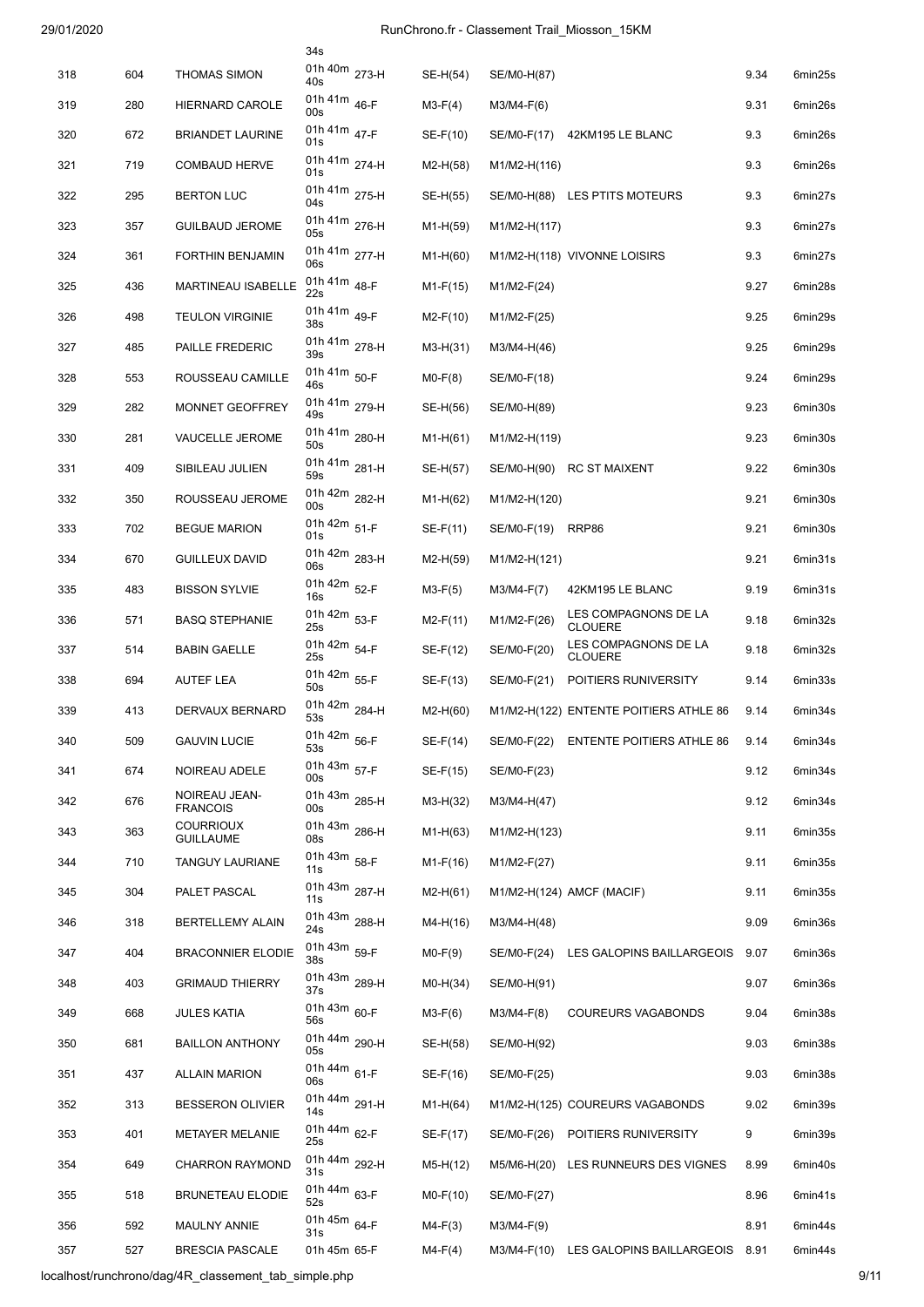|     |     |                                            | 32s                              |            |                       |                                      |      |         |
|-----|-----|--------------------------------------------|----------------------------------|------------|-----------------------|--------------------------------------|------|---------|
| 358 | 440 | <b>MICHAUD WILFRID</b>                     | 01h 45m 293-H<br>35s             | $M1-H(65)$ | M1/M2-H(126)          |                                      | 8.9  | 6min44s |
| 359 | 713 | <b>PREAUDOT</b><br>ALEXANDRE               | 01h 45m 294-H<br>44s             | $M2-H(62)$ | M1/M2-H(127)          |                                      | 8.89 | 6min45s |
| 360 | 432 | <b>TRIBOT LOIC</b>                         | 01h 45m 295-H<br>45s             | $M1-H(66)$ | M1/M2-H(128)          |                                      | 8.89 | 6min45s |
| 361 | 568 | ALVES JOSE                                 | 01h 45m 296-H<br>46s             | $M2-H(63)$ | M1/M2-H(129)          |                                      | 8.89 | 6min45s |
| 362 | 308 | <b>AIMARD WALTER</b>                       | 01h 45m 297-H<br>55s             | $MO-H(35)$ | SE/M0-H(93)           |                                      | 8.87 | 6min45s |
| 363 | 653 | <b>COUTANT JACQUES</b>                     | 01h 46m 298-H<br>06s             | $M4-H(17)$ | M3/M4-H(49)           | <b>UST THOUARS</b>                   | 8.86 | 6min46s |
| 364 | 294 | <b>COMTE STEPHANIE</b>                     | 01h 46m 66-F<br>12s              | $M1-F(17)$ | M1/M2-F(28)           | <b>ENTENTE POITIERS ATHLE 86</b>     | 8.85 | 6min46s |
| 365 | 491 | DARNIS PAULINE                             | 01h 46m 67-F<br>16s              | $MO-F(11)$ | SE/M0-F(28)           | <b>VIENNE BIATHLON</b>               | 8.84 | 6min47s |
| 366 | 315 | <b>JOIE AGNES</b>                          | 01h 46m 68-F<br>17s              | $M3-F(7)$  | M3/M4-F(11)           |                                      | 8.84 | 6min47s |
| 367 | 626 | <b>MEGUERDITCHIAN</b><br><b>IVAN</b>       | 01h 46m 299-H<br>20s             | $M4-H(18)$ | M3/M4-H(50)           | <b>FOULEES DOUCES MONTAMISE 8.84</b> |      | 6min47s |
| 368 | 644 | <b>JAINGUENEAU LYDIE</b>                   | 01h 46m 69-F<br>21s              | $SE-F(18)$ | SE/M0-F(29)           | <b>LPDR</b>                          | 8.84 | 6min47s |
| 369 | 478 | <b>COINTE FLORENCE</b>                     | 01h 46m 70-F<br>21s              | $M3-F(8)$  | M3/M4-F(12)           | <b>FOULEES DOUCES MONTAMISE 8.84</b> |      | 6min47s |
| 370 | 330 | DE SOUZA SEBASTIEN                         | 01h 46m 300-H<br>26s             | $M2-H(64)$ | M1/M2-H(130) POITIERS |                                      | 8.83 | 6min47s |
| 371 | 322 | <b>HIRIART FRANCIS</b>                     | 01h 47m 301-H<br>33s             | M4-H(19)   | M3/M4-H(51)           |                                      | 8.74 | 6min51s |
| 372 | 591 | <b>TEXIER DENIS</b>                        | 01h 48m 302-H<br>12s             | $M3-H(33)$ | M3/M4-H(52)           | AS VOUILLE 86                        | 8.69 | 6min54s |
| 373 | 497 | <b>VILLIER YANN</b>                        | 01h 48m 303-H<br>25s             | $M1-H(67)$ | M1/M2-H(131)          |                                      | 8.67 | 6min55s |
| 374 | 310 | POINOT STEPHANIE                           | 01h 48m 71-F<br>49s              | $M2-F(12)$ | M1/M2-F(29)           | LES PTITS MOTEURS                    | 8.64 | 6min56s |
| 375 | 298 | CHERPRENET CHLOE                           | 01h 48m 72-F<br>59s              | $SE-F(19)$ | SE/M0-F(30)           | POITIERS RUNIVERSITY                 | 8.62 | 6min57s |
| 376 | 721 | <b>VIAUD COLETTE</b>                       | 01h 49m 73-F<br>15s              | $M2-F(13)$ | M1/M2-F(30)           |                                      | 8.6  | 6min58s |
| 377 | 594 | <b>COLASSON</b><br><b>SEGOLENE</b>         | 01h 49m 74-F<br>17s              | $M2-F(14)$ | M1/M2-F(31)           |                                      | 8.6  | 6min58s |
| 378 | 595 | <b>COLASSON FRANCOIS</b>                   | 01h 49m 304-H<br>18 <sub>s</sub> | $M2-H(65)$ | M1/M2-H(132)          |                                      | 8.6  | 6min58s |
| 379 | 603 | <b>BAUDIFFIER ANNE</b><br><b>CATHERINE</b> | 01h 49m 75-F<br>46s              | $M2-F(15)$ | M1/M2-F(32)           | ULTRAMICAL86                         | 8.56 | 7min00s |
| 380 | 552 | <b>CLUTOT JEAN-MARC</b>                    | 01h 49m 305-H<br>47s             | M4-H(20)   |                       | M3/M4-H(53) ULTRAMICAL86             | 8.56 | 7min00s |
| 381 | 634 | WAFFLARD BRUNO                             | 01h 49m 306-H<br>47s             | $M4-H(21)$ |                       | M3/M4-H(54) ULTRAMICAL86             | 8.56 | 7min00s |
| 382 | 356 | <b>BROUSSARD</b><br><b>CHRISTOPHE</b>      | 01h 50m 307-H<br>12s             | M2-H(66)   | M1/M2-H(133)          |                                      | 8.53 | 7min02s |
| 383 | 472 | DESCAMPS COLINE                            | 01h 50m 76-F<br>31s              | $MO-F(12)$ | SE/M0-F(31)           |                                      | 8.5  | 7min03s |
| 384 | 471 | RETAUD MATHIEU                             | 01h 50m 308-H<br>31s             | $M1-H(68)$ | M1/M2-H(134)          |                                      | 8.5  | 7min03s |
| 385 | 374 | <b>BAZIN JULIE</b>                         | 01h 50m 77-F<br>33s              | $M1-F(18)$ |                       | M1/M2-F(33) AS VOUILLE 86            | 8.5  | 7min03s |
| 386 | 696 | <b>MONTI GWENAEL</b>                       | 01h 50m 309-H<br>38s             | SE-H(59)   | SE/M0-H(94)           |                                      | 8.5  | 7min03s |
| 387 | 610 | <b>HEBRAS ROSELYNE</b>                     | 01h 50m 78-F<br>51s              | $M5-F(2)$  | $M5/M6-F(2)$          | MONT RUN MONTMORILLON                | 8.48 | 7min04s |
| 388 | 449 | POIREL ANNE                                | 01h 51m 79-F<br>06s              | $MO-F(13)$ | SE/M0-F(32)           |                                      | 8.46 | 7min05s |
| 389 | 450 | POIREL PIERRE ALBAN                        | 01h 51m 310-H<br>07s             | $MO-H(36)$ | SE/M0-H(95)           |                                      | 8.46 | 7min05s |
| 390 | 358 | <b>BERNIER OCEANE</b>                      | 01h 51m 80-F<br>31s              | $ES-F(1)$  | $ES-F(1)$             |                                      | 8.43 | 7min07s |
| 391 | 561 | <b>CHARRIER EMMA</b>                       | 01h 51m 81-F<br>31s              | $ES-F(2)$  | $ES-F(2)$             |                                      | 8.43 | 7min07s |
| 392 | 371 | RAMBAULT GAEL                              | 01h 51m 311-H<br>32s             | $ES-H(6)$  | $ES-H(6)$             | <b>ENTENTE POITIERS ATHLE 86</b>     | 8.43 | 7min07s |
| 393 | 353 | <b>CHENET RAPHAELE</b>                     | 01h 51m 82-F<br>33s              | SE-F(20)   | SE/M0-F(33)           | POITIERS RUNIVERSITY                 | 8.43 | 7min07s |
| 394 | 689 | <b>ACHARD SABRINA</b>                      | 01h 51m 83-F<br>33s              | $M1-F(19)$ | M1/M2-F(34)           | RRP86                                | 8.43 | 7min07s |
| 395 | 635 | <b>MARQUIS HUGUES</b>                      | 01h 52m 312-H<br>11s             | SE-H(60)   | SE/M0-H(96)           |                                      | 8.38 | 7min09s |
| 396 | 623 | LE NAOUR MICKAEL                           | 01h 52m 313-H<br>44s             | $MO-H(37)$ | SE/M0-H(97)           | <b>BALADINS DE JARDRES</b>           | 8.34 | 7min11s |
| 397 | 563 | <b>COURTIN AURORE</b>                      | 01h 52m 84-F                     | $M1-F(20)$ |                       | M1/M2-F(35) LES CAVALEURS DU CLAIN   | 8.33 | 7min12s |